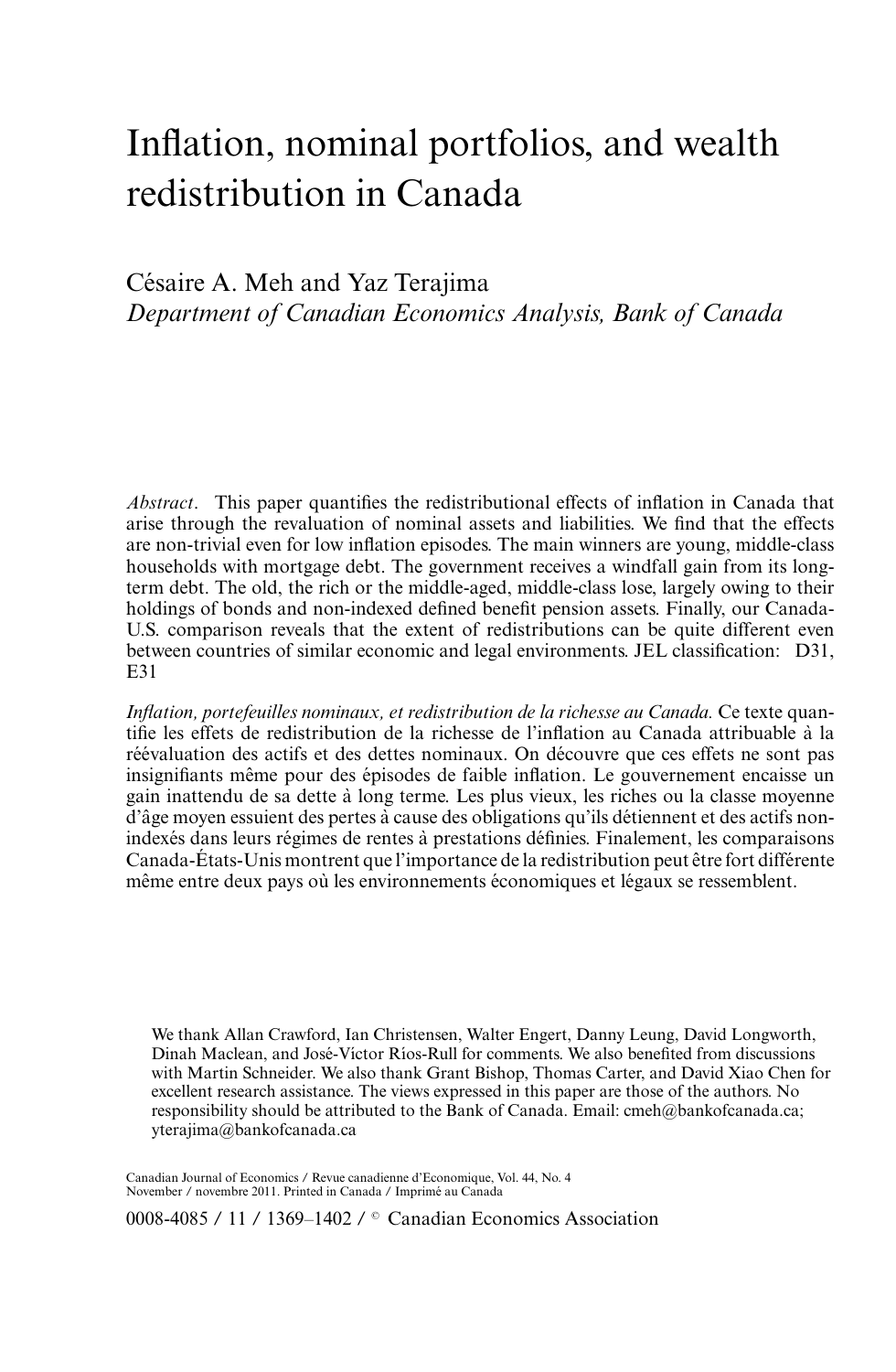#### **1. Introduction**

One of the most important arguments in favour of price stability is that inflation generates arbitrary changes in the distribution of income and wealth among different economic agents. These redistributions occur because many loans in the economy are specified in fixed dollar terms. Unanticipated inflation redistributes wealth from creditors to debtors by lowering the real value of nominal assets and liabilities. In this paper, we quantify the redistributional effects of inflation that arise through the revaluation of nominal claims. We estimate the extent of the inflation-induced redistribution of wealth by conducting a data-based simulation in which Canadians experience various inflation episodes. We ask how the distribution of wealth among economic agents would change and find that the redistributional effects of inflation are non-trivial.

One motivation for measuring the redistributional effects of inflation is the current public debates in several countries about potential refinements to their monetary policy regimes. For example, since the arrival of Chairman Bernanke at the Federal Reserve Bank, discussion has intensified as to whether the U.S. should adopt an inflation-targeting regime. In Canada, where the inflation-targeting experience has been successful, a systematic review of the monetary policy regime is underway in preparation for a potential reform in 2011.<sup>1</sup> The review considers two broad sets of questions.<sup>2</sup> The first is about the potential costs and benefits of lowering the inflation target rate below 2%, and the second concerns the potential costs and benefits of replacing the inflation-targeting framework with an alternative regime such as price-level targeting.<sup>3</sup> In evaluating this potential monetary policy reform, it is important to account for the redistributional effects of inflation, since the welfare implications of any monetary policy regime depend not only on aggregate effects but also on redistributional consequences. A sense of who would win and who would lose is essential in order to assess transitional costs and potential support for reform. As the baby boom generation is quickly aging, the number of retirees with fixed nominal income and nominal assets (including many pensions) is rapidly increasing, and, therefore, popular support is growing for any reform that reduces fluctuations in nominal income and wealth. For these reasons, it is important to evaluate the potential redistributional effects of inflation and this is what we do in this paper.

In doing so we make three contributions to the literature on portfolios and inflation. First, to the best of our knowledge, we provide the first comprehensive analysis of the nominal assets and liabilities of various economic agents in Canada as well as the maturity structures underlying these portfolios. By so doing, we also show that nominal portfolios in Canada and the U.S. are different in the

- 2 See the background document to the 2006 renewal (Bank of Canada 2006).
- 3 Under price-level targeting the central bank corrects any deviations of the price level from its targeted path.

<sup>1</sup> See Mishkin and Schmidt-Hebbel (2001) and Svensson (2007) for views regarding the success of inflation-targeting.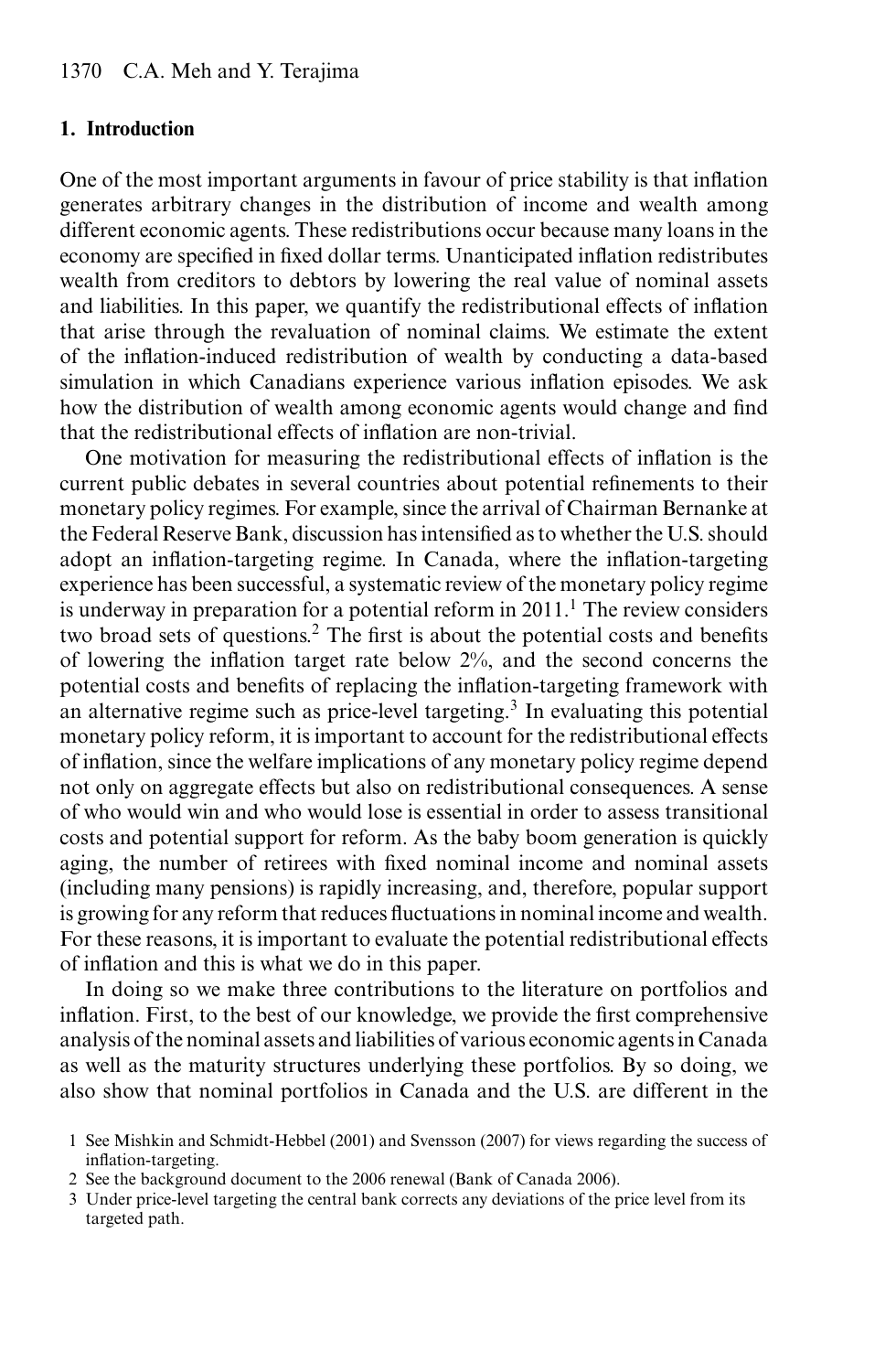sense that middle-aged Canadians are savers on average, while their American counterparts are borrowers on average. Second, using the documented nominal portfolios, we offer an assessment of the redistributional effects of inflation that arise from the revaluation of nominal assets and liabilities in Canada. Third, we compare the extent of redistributions between Canada and the U.S. and show that large differences in redistributions can be realized even between countries with similar economic and legal environments.

Our approach follows the innovative work of Doepke and Schneider (2006), who developed a methodology to compute the redistribution of wealth. They consider the impact of inflation on direct nominal positions and indirect nominal positions that arise through equity holdings in businesses and investment intermediaries. We calculate the inflation-induced redistribution of wealth in two stages. First, using aggregate data from the National Balance Sheet Accounts (NBSA) and cross-sectional household data from the Survey of Financial Security (SFS), we document the nominal assets and liabilities of the foreign sector, the government sector, and several household groups. We highlight the role of pension assets and liabilities, many of which are sensitive to inflation. Second, using these nominal positions, we conduct the following experiment, which stresses the role of money as a unit of account for the valuation of nominal claims: if the real effects of inflation were primarily due to the revaluation of nominal assets and liabilities, who would lose and who would gain from a small inflation episode above expectation lasting several years during which inflation exceeds initial expectations by 1% beginning in a given benchmark year? Furthermore, how large would the transfers be and what would change as the inflation episode varies in magnitude between low and moderate episodes?

The answers to these questions depend on inflation expectations and on the way agents adjust their portfolios as these expectations are updated. Therefore, we report the results for two different scenarios: a full surprise scenario, where the inflation episode is unanticipated, and a gradual inflation scenario, where the path of the inflation episode is partially anticipated. In general, the latter provides a lower bound on gains and losses, while the former provides an upper bound. In the full surprise scenario, the maturity structure of nominal portfolios is irrelevant to the present value of gains and losses, which depend only on the initial nominal positions and the inflation shock. In contrast, under the gradual inflation scenario, the maturity structure also matters for the present value of gains and losses. Specifically, gains and losses are larger for positions with longer maturity.

In the first stage of the analysis, we document sectoral and household-level facts that are important for computing the effects of inflation on the redistribution of wealth. The stylized facts at the sectoral level can be summarized as follows. First, overall, the government is the main net nominal borrower and the household sector is the main net nominal lender. Additionally, the foreign sector's net nominal position is small. It began in the early 1990s as a nominal lender and shrank over the course of the decade; with government debt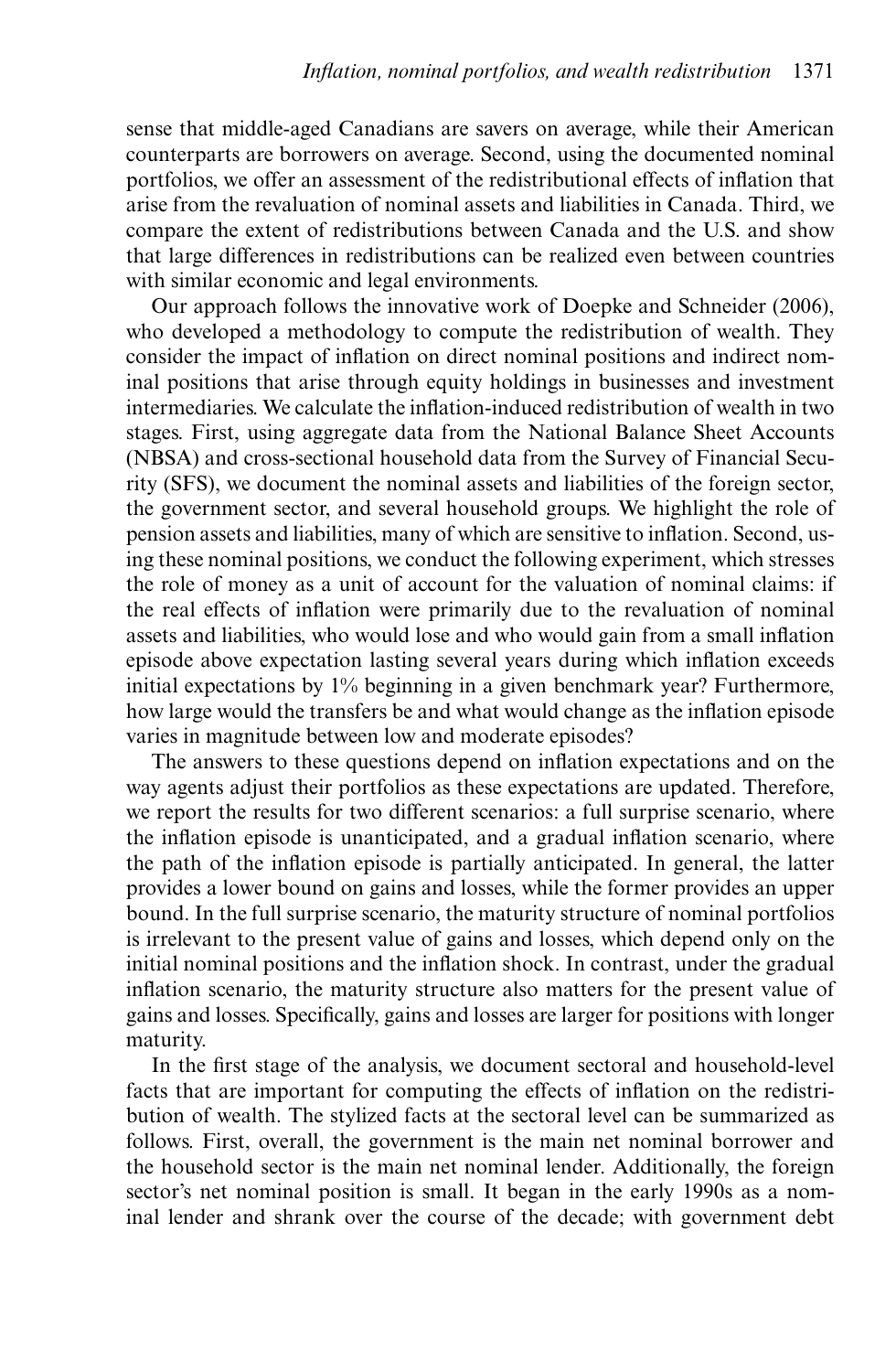decreasing, it emerged as a borrower in late 2006. This result contrasts with the experience in the U.S., where Doepke and Schneider (2006) show the foreign sector is both very large and a major lender. Second, since the beginning of the 1990s, there has been a move from short-maturity nominal instruments to longer-maturity nominal claims. For example, households have become borrowers mainly through mortgage debt and savers chiefly through long-term bonds and pensions. This shift towards long-term contracts may have been driven by several complementary forces such as (i) recent developments in financial markets that permit households to increase their nominal savings through pensions and mutual funds, (ii) the implementation of an inflation-targeting regime in 1991 that contributes to a partial reduction in price-level uncertainty, and (iii) the increased issuance of long-term government debt. Third, a significant part of the household sector's nominal assets is held in the form of pension assets. A large fraction of these assets consists of employer-sponsored defined benefit pension plans that are non-indexed.

The facts about the household sector are obtained by using the SFS data, where we divide the population by age and economic class. Generally, old households are net nominal lenders and young households are net nominal borrowers. As a proportion of household net worth, young middle-class households are the largest borrowers in the mortgage market and the young poor borrow significantly in the form of student loans. Old rich households are the major lenders in long-term bond markets, while old middle-class households hold the largest part of pension assets in the form of defined benefits. Poor old households save mostly using short-term nominal instruments.

Contrasting these household-level stylized facts with those from the U.S. as documented by Doepke and Schneider (2006), we show that most net nominal positions across age cohorts and economic classes are relatively similar between the two countries, while the nominal positions of middle-aged, middle-class households differ substantially. Specifically, while U.S middle-aged middle-class are large borrowers, their Canadian counterparts are large savers.

We now turn to the findings of the second stage of our work, where we present winners and losers from an inflation episode. On the losers' side, we find that rich and old households stand to lose, since inflation reduces the real value of their nominal assets. In the benchmark year 2005, the household sector loses up to 1.90% of GDP when there is a small inflation episode during which inflation exceeds expectations by 1% for five years. The elderly (i.e., above age 75) rich and middle-class households lose the most and their losses go up to 1.43% and 1.64% of their average net worth, respectively. More generally, rich households over age 46 and middle-class households over 56 bear most of the household sector's losses, mainly owing to their positive positions in long-term bonds and pension assets. Older poor households also suffer some losses, though these result from their positive short-term positions. On the winners' side, young middle-class households under age 36, which are the major holders of fixed-rate mortgage debt, are big winners; they account for a large part of the sector's gains. At most,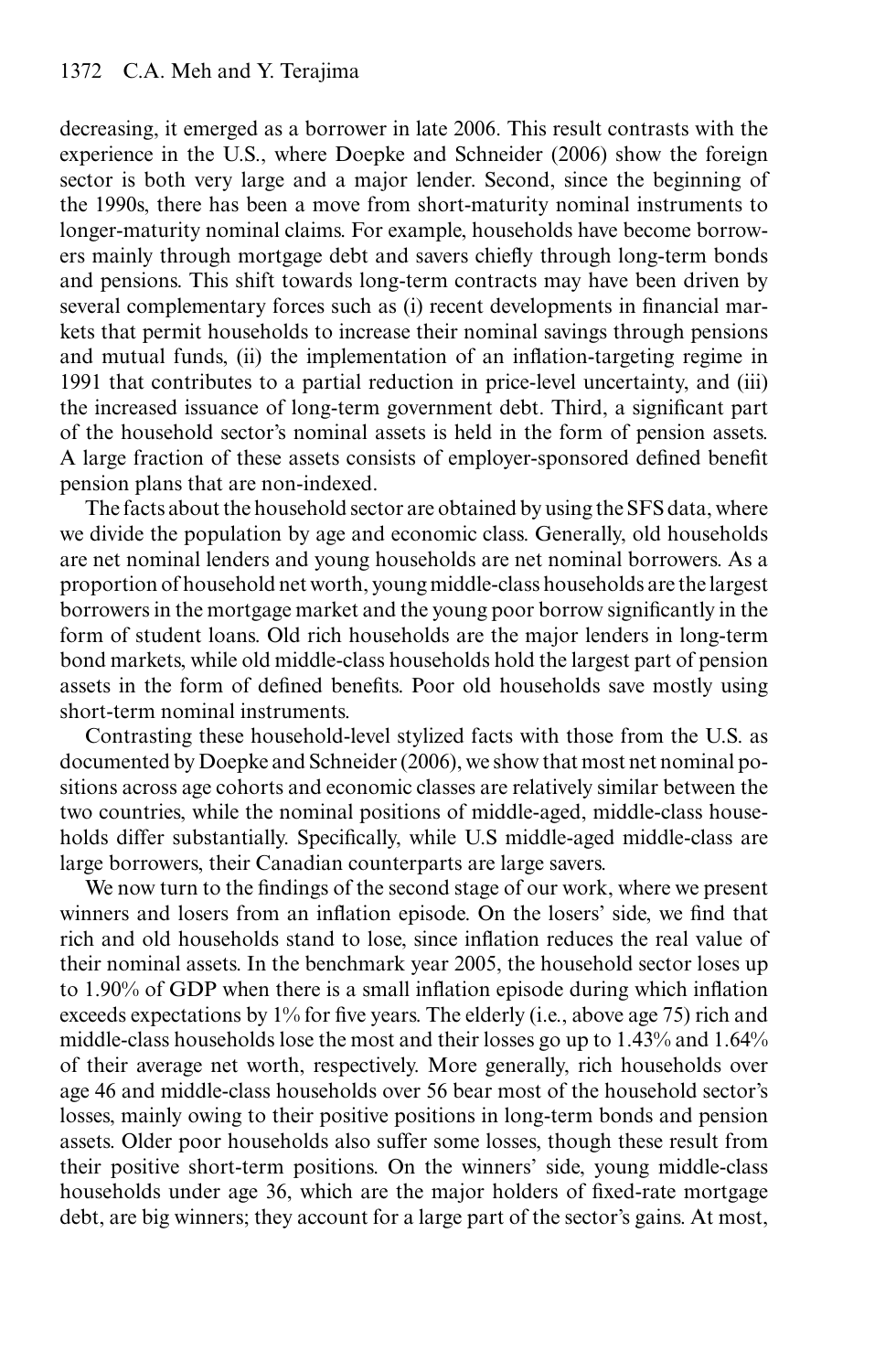their gains amount to 4.34% of their average net worth. The government sector, a net nominal borrower, also benefits from inflation. In the benchmark year 2005, the gain of the government from the small inflation episode is up to 2.03% of GDP. Foreigners lose, but not substantially, since they were small net nominal savers in 2005. Specifically, their losses from a low inflation are up to 0.13% of GDP.

The shift towards long-term instruments since the 1990s also has important implications for the size of the inflation-induced redistribution of wealth, particularly under the gradual inflation scenario in which gains and losses are larger for longer maturity nominal claims than for short instruments. As a result, the effects become similar between unanticipated and partially anticipated inflation episodes. For example, the household sector's 2005 losses during a gradual inflation episode total 72.11% of its losses with unanticipated inflation, while in 1999 the figure was 66.37%. Similar changes occurred in the foreign sector and in government.

Furthermore, we compare the extent of redistributions between Canada and the U.S. – two countries with similar economic and legal environments. In doing so, we replicate the analysis of the inflation scenario that Doepke and Schneider (2006) conduct for the U.S. with our Canadian data. With the nominal positions of the benchmark year 2001, Doepke and Schneider assume that 5% inflation shocks persist for 10 years. Our comparison of the results suggests a striking difference between the two countries. The household sector as a whole in Canada could lose the value of net worth by as much as 16% of GDP, while the U.S. households would lose it by only 1.2% of their GDP. The difference arises as follows. Since the mid-1990s, the household sector's positive nominal position (i.e., nominal savings) has continued to decline in both countries but at a faster pace in the U.S. than in Canada.4 By 2001, the Canadian household sector still held nominal savings equivalent to more than 40% of GDP, compared with less than 20% of GDP in the U.S. This analysis shows that even among countries with similar economic and legal environments, such as Canada and the U.S., the redistributional effects of inflation can be quite different, owing to their differences in nominal asset and liability positions.

Finally, we conduct sensitivity analyses for the assumption of how we allocate the redistributions that occur in the business sector to other sectors. Our baseline assumption is that business equity holders (i.e., owners of businesses) indirectly receive those redistributions, given that there are no frictions to prevent it. However, there may be endogenous reactions in pricing or wage-setting decisions by businesses to offset the gains or the losses of the value of their positions. We explore these alternative assumptions to allocate the business sector redistributions. We find that the level of relative gains and losses of different household groups changes, but the qualitative results remain the same.

<sup>4</sup> During this period in the U.S., the declining household nominal savings were partly replaced by the increasing positive nominal position of the foreign sector, whereas in Canada the foreign sector's positive nominal position declined and remained small.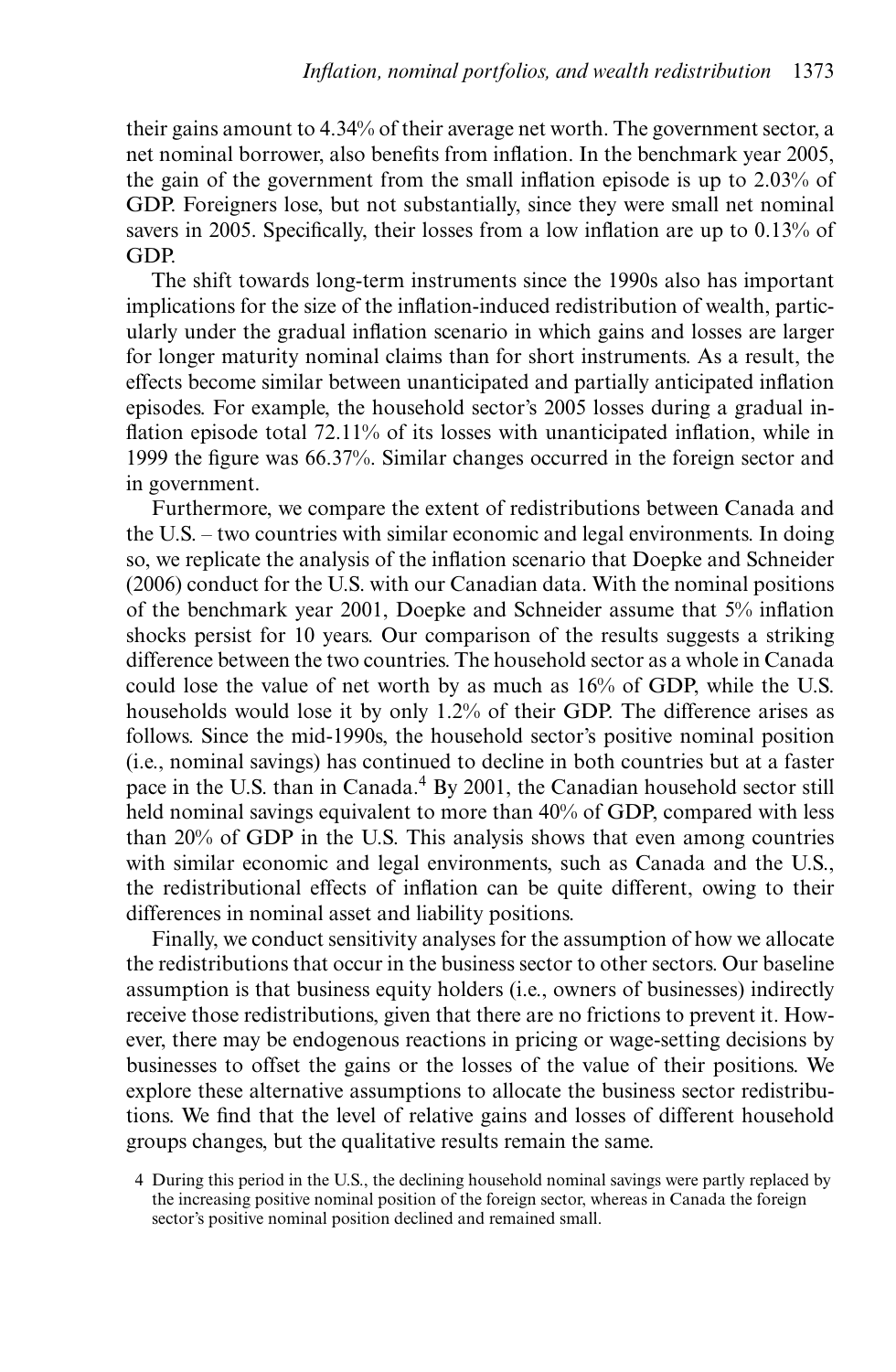There are other papers that are related to our work. For Canada in the 1970s, Maslove and Rowley (1975) assess the redistributional consequences of inflation but focus on the expenditure effects that arise from the consumption pattern of households, while we focus on the wealth effects that come from the valuation of nominal assets and liabilities. The paper is also related to earlier literature, such as Bach and Stephenson (1974) and Cukierman, Lennan, and Papadia (1985), who document redistribution of wealth in the 1970s in other countries. However, they do not conduct their analyses within a unified framework where direct and indirect positions are considered together. Our focus on both sectoral and household data also distinguishes our approach from theirs. There is also literature that considers the welfare costs of inflation in monetary models where inflation affects the distribution of wealth (see Albanesia 2007; Erosa and Ventura 2002). Burnside, Eichenbaum, and Rebelo (2006) investigate the fiscal consequences of currency crises in emerging market economies. Their findings suggest that the devaluation of nominal government debt is a more important source of government revenue than seigniorage. Persson, Persson, and Svensson (1998) show that because of incomplete indexation of the tax system and the transfer program, moderate inflation has large effects. Finally, our work relies on detailed documentation of household assets and liabilities over the life cycle in Canada. In this literature, using household survey data, Milligan (2005) carefully documents life-cycle asset accumulation and de-cumulation in Canada. Our findings confirm those of Milligan (2005) that the portfolio share of financial (i.e., nominal) assets increases with age.

The remainder of the paper is organized as follows. In the next section we present the framework used to compute the inflation-induced redistribution of wealth. In section 3, we document nominal assets and liabilities in Canada, while in section 4 we use the methodology and nominal positions discussed in the previous two sections to estimate the redistribution of wealth implied by low and moderate inflation episodes. In section 5, we discuss the results of the comparison between Canada and the U.S. In section 6, we conduct sensitivity analyses regarding the treatment of the business sector nominal positions. We conclude in section 7.

#### **2. Framework to compute the redistribution of wealth**

The extent of the inflation-induced redistribution of wealth depends on how fast economic agents adjust their inflation expectations. We follow Doepke and Schneider (2006) by considering two inflation scenarios that provide in general upper and lower bounds on the redistribution of wealth. The upper bound is captured by a 'full surprise' scenario (hereafter FS). In this scenario, during multiyear shocks, agents do not anticipate that shocks will continue in subsequent periods; nominal interest rates remain unchanged and the inflation shock lowers the real value of nominal positions each period regardless of the duration of these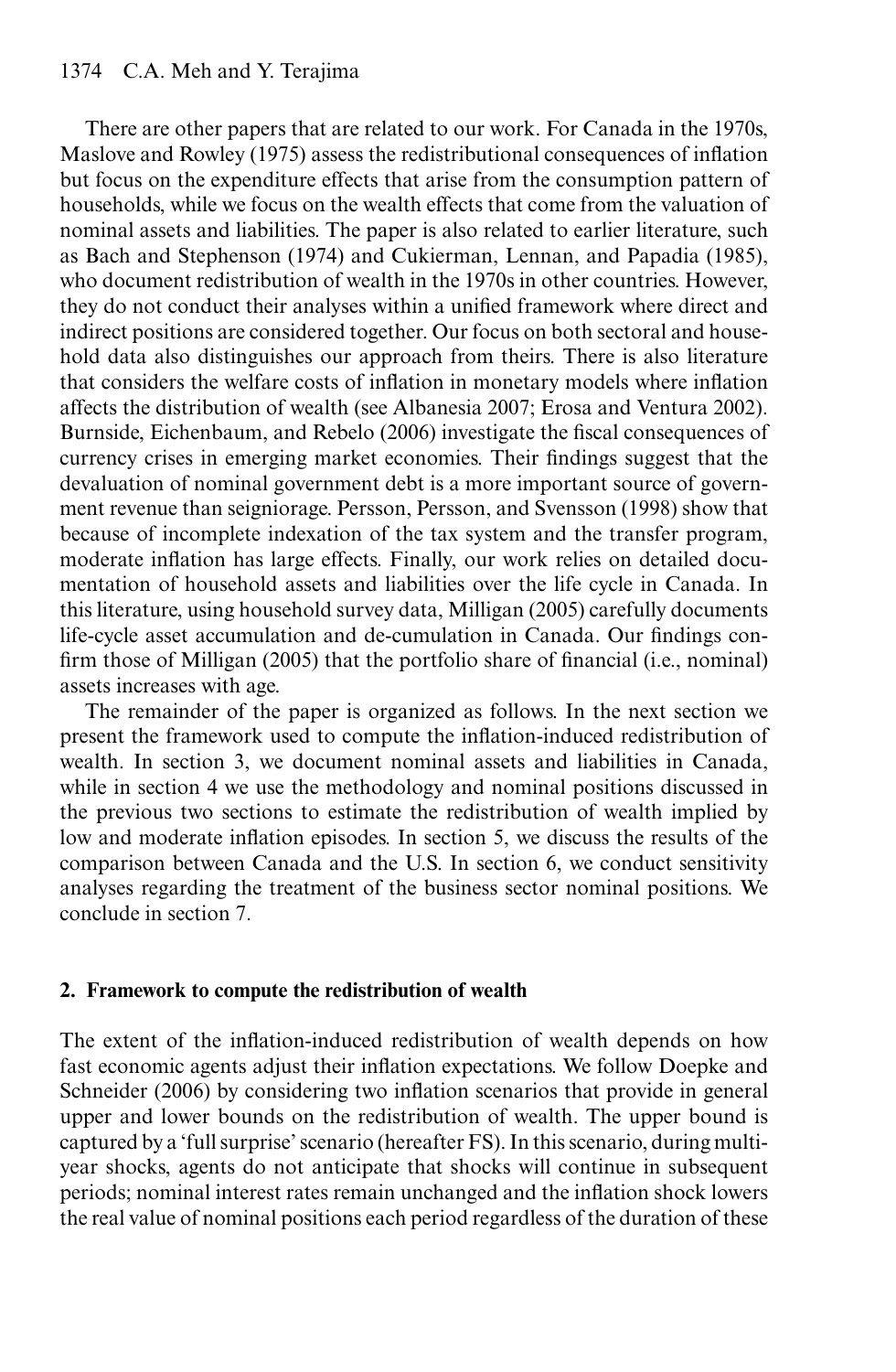positions. The lower bound is given by an 'Indexing ASAP' scenario (hereafter IA), where agents adjust their expectations after the initial shock to take into account the full duration of the shock. This scenario is also known as a gradual inflation episode, since inflation is partially anticipated. Under the IA scenario, the nominal yield curve is adjusted upwards to incorporate the inflation shock. As a result, under the IA scenario, inflation-induced gains or losses depend on the maturity of the nominal position: the position is 'locked-in'at the pre-shock nominal interest rate until its maturity date but must be discounted using the new nominal rate, resulting in a lower present value. Intuitively, present value gains or losses for a claim are larger under the FS scenario because all the positions are affected equally by the inflation episode, while under the IA scenario long-term positions are affected more than shorter positions. Agents are able to mitigate their losses on instruments that mature before the inflation episode ends.

## *2.1. Full Surprise and Indexing ASAP scenarios*

In this section, we discuss the formula to calculate the inflation-induced presentvalue gain or loss of a nominal claim given a certain term to maturity. The formula is specific to the underlying inflation scenario. Specifically, the formula for the FS scenario is independent of the term to maturity of the claim, whereas it incorporates the effect of the term to maturity for the IA scenario.

## 2.1.1. Full Surprise scenario

Consider an *n*-year, zero-coupon bond with a total nominal yield at time *t* of  $i_t^n$ . In the absence of unexpected inflation, the present value of one dollar earned in *n* periods through investment in this security is  $V_t(n) = \exp(-t_t^n)$ . Suppose that at time *t*, there is a one-time *surprise* increase in inflation of  $\theta$ % per year that lasts for *T* periods. Under the FS scenario, since the inflation shock in each subsequent period is unanticipated, market expectations do not adjust and the nominal term structure is unchanged. As a result, only a proportion  $exp(-\theta T)$ of a position's present value remains; this proportion falls as the shock's size and duration increase. The present value,  $V_t^{FS}(n)$ , under FS is thus given by

$$
V_t^{FS}(n) = \exp(-i_1^n) \exp(-\theta T) = V_t(n) \exp(-\theta T). \tag{1}
$$

Equation (1) shows that the present value of a one-dollar claim at time *t* is independent of the maturity of that claim. The present value gain or loss *GFS* is given by the following expression:

$$
G_t^{FS} = V_t^{FS}(n) - V_t(n) = V_t(n) \left[ \exp(-\theta T) - 1 \right]. \tag{2}
$$

As equation (2) shows, the net present value of gain or loss depends only on the size and duration of the shock and the initial nominal position. The gain is, indeed, proportional to the pre-shock position with a coefficient  $[\exp(-\theta T) -$ 1]. If  $G<sup>FS</sup> > 0$ , then there is a gain from the inflation episode and otherwise there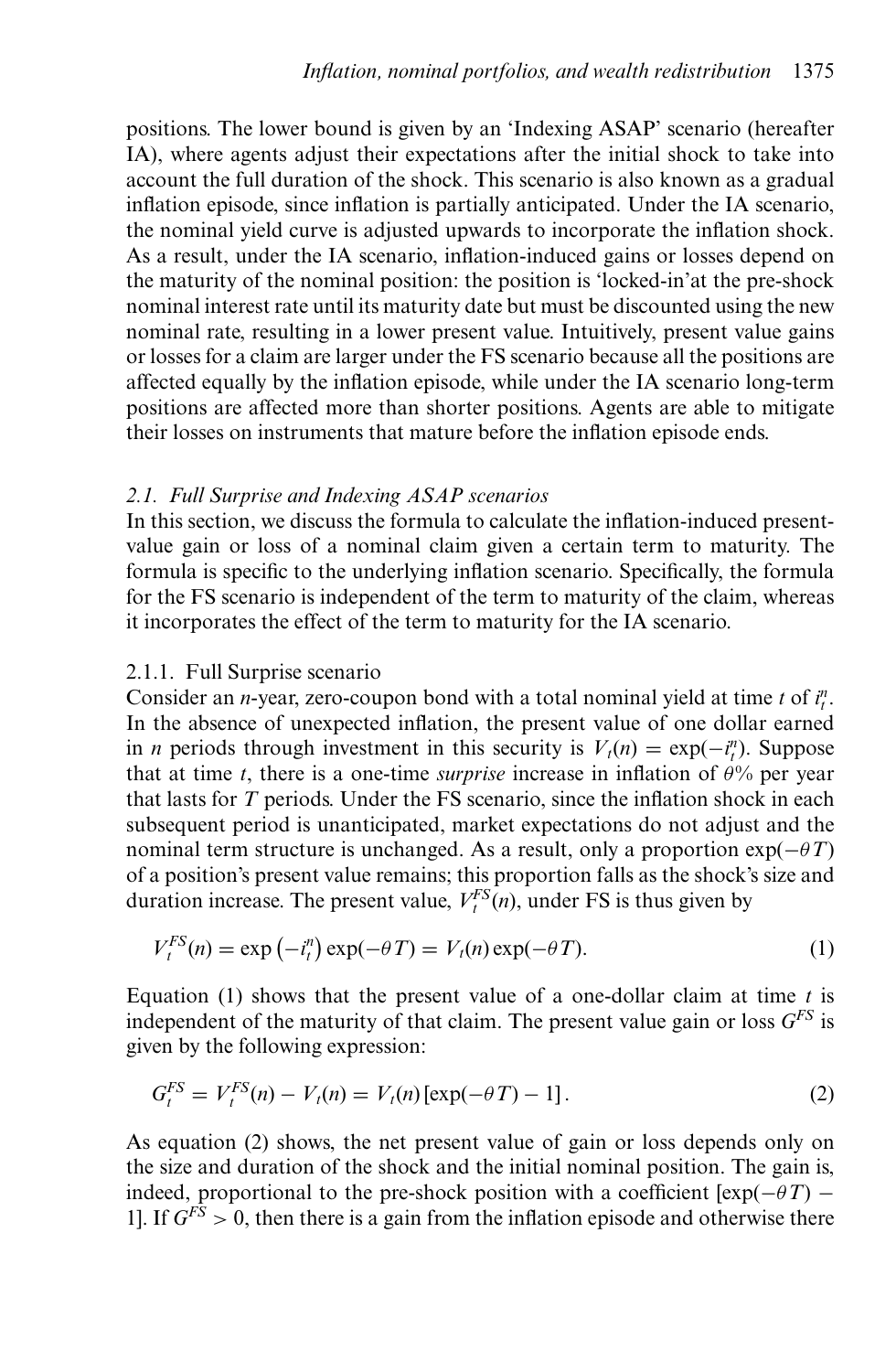is a loss. In the sections that follow, equation (2) will be used to compute the size of the redistribution under the FS scenario.

## 2.1.2. Indexing ASAP scenario

The Indexing ASAP scenario corresponds to a one-time *announcement* at period *t* that starting from the current period *t*, inflation will be  $\theta\%$  higher than expected in each period for the next *T* periods. Assuming the announcement is credible, bond markets will *immediately* revise their inflation expectations and incorporate these updates into the nominal yield curve. Assuming that the real yield curve does not change after the shock and that the Fisher equation holds, the new nominal interest rate used to discount a claim is  $\hat{\tau}_t^n = i_t^n + \theta \min\{n, T\}$ . Therefore, the present value,  $V_t^{IA}$ , of a claim under IA is

$$
V_t^{IA}(n) = \exp\left(-\hat{\iota}_t^n\right) = \exp\left(-i_t^n\right) \exp(-\theta \min\{n, T\})
$$
  
=  $V_t(n) \exp(-\theta \min\{n, T\}).$  (3)

As can be seen from equation (3), in contrast to the FS scenario, under the IA scenario a nominal position of maturity  $n < T$  will be impacted only for the *n* periods of its duration before which the agent is assumed to reinvest at the preshock real yield. This is analogous to the agent reinvesting in a claim that offers a nominal rate of return that has been indexed to take the inflation announcement into account. The present value gain or loss of a claim of maturity *n* under IA is given by

$$
g^{IA}(n) = V_t^{IA}(n) - V_t(n) = V_t(n) \left[ \exp(-\theta \min\{n, T\}) - 1 \right]. \tag{4}
$$

Equation (4) shows that, under IA, the present value gain or loss,  $g^{IA}(n)$ , of a claim depends on (i) the inflation shock  $(\theta T)$ , (ii) the initial nominal position  $(V<sub>t</sub>(n))$ , and (iii) the maturity of the claim  $(n)$ . On the other hand, as mentioned above (see equation (2)), the gain or loss under FS for any position is independent of its duration. The IA scenario provides a lower bound for gain or loss on a claim, since it assumes full adjustment of expectations to the path of inflation following the initial announcement. This scenario additionally captures important qualitative features of a gradual inflation episode, during which this path is partially anticipated.<sup>5</sup> The total gain of an economic agent (e.g., a sector or a household group) is given by *GIA* and defined as follows:

$$
G^{IA} = \sum_{n} g^{IA}(n). \tag{5}
$$

<sup>5</sup> Therefore, we treat gradual inflation and IA scenarios as though they were interchangable.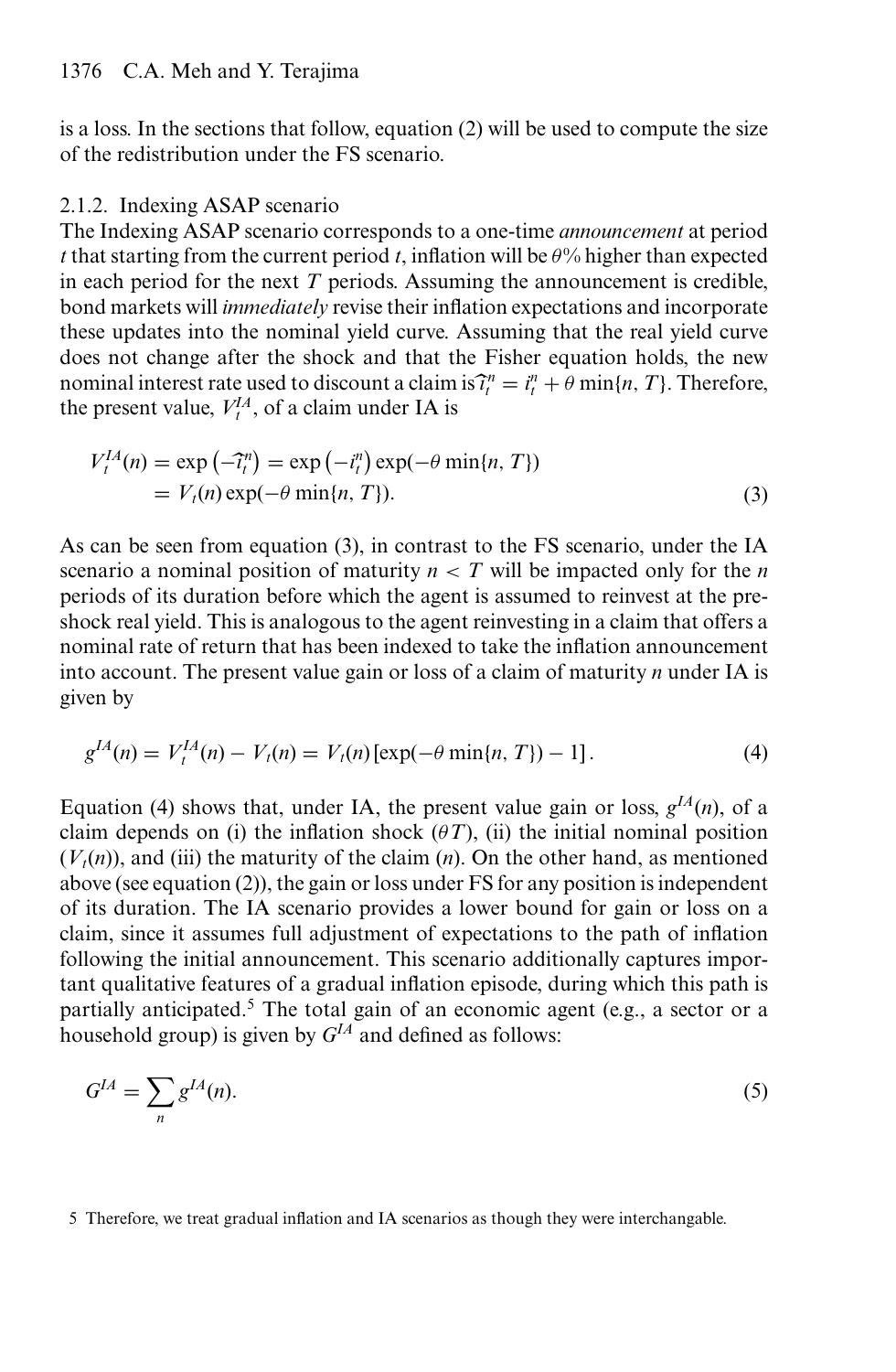

FIGURE 1 Relationship between inflation and remaining value of a position under the indexing ASAP scenario

#### 2.1.3. Size of the inflation shock

As was just discussed, the duration of a claim matters under the IA scenario but not under the FS scenario, where the only relevant variables are the initial net nominal position and the inflation shock. One question that arises is how the size of the inflation shock interacts with the duration of a claim under the IA scenario when determining the extent of gains and losses.

The relationship between the maturity and the loss in asset value is nonlinear under IA. It is illustrated in figure 1, which plots as a function of inflation the remaining value of three nominal assets with different durations. The solid, dotted, and dashed lines represent assets of maturity 1, 5, and 10 or more years, respectively. The dashed line also represents all maturities under the FS scenario for the case  $T = 10$ . Under FS, all positions are reduced by the same proportion, while under IA, positions with short and long maturities are reduced in different proportions.

A few points are apparent from the figure. First, for a given inflation shock, assets with shorter maturity retain more of their value. Second, when the inflation shock increases, assets with shorter maturity lose less value than those with longer maturity. For example, when the inflation shock is 10%, the remaining values are about 95%, 65%, and 40%, respectively for assets with 1, 5, and 10 or more years to maturity, while the remaining values are 85%, 40%, and 15% for the same durations when the shock rises to 20%. Finally, when the shock is sufficiently high, the values of all assets, regardless of maturity, converge to zero. This suggests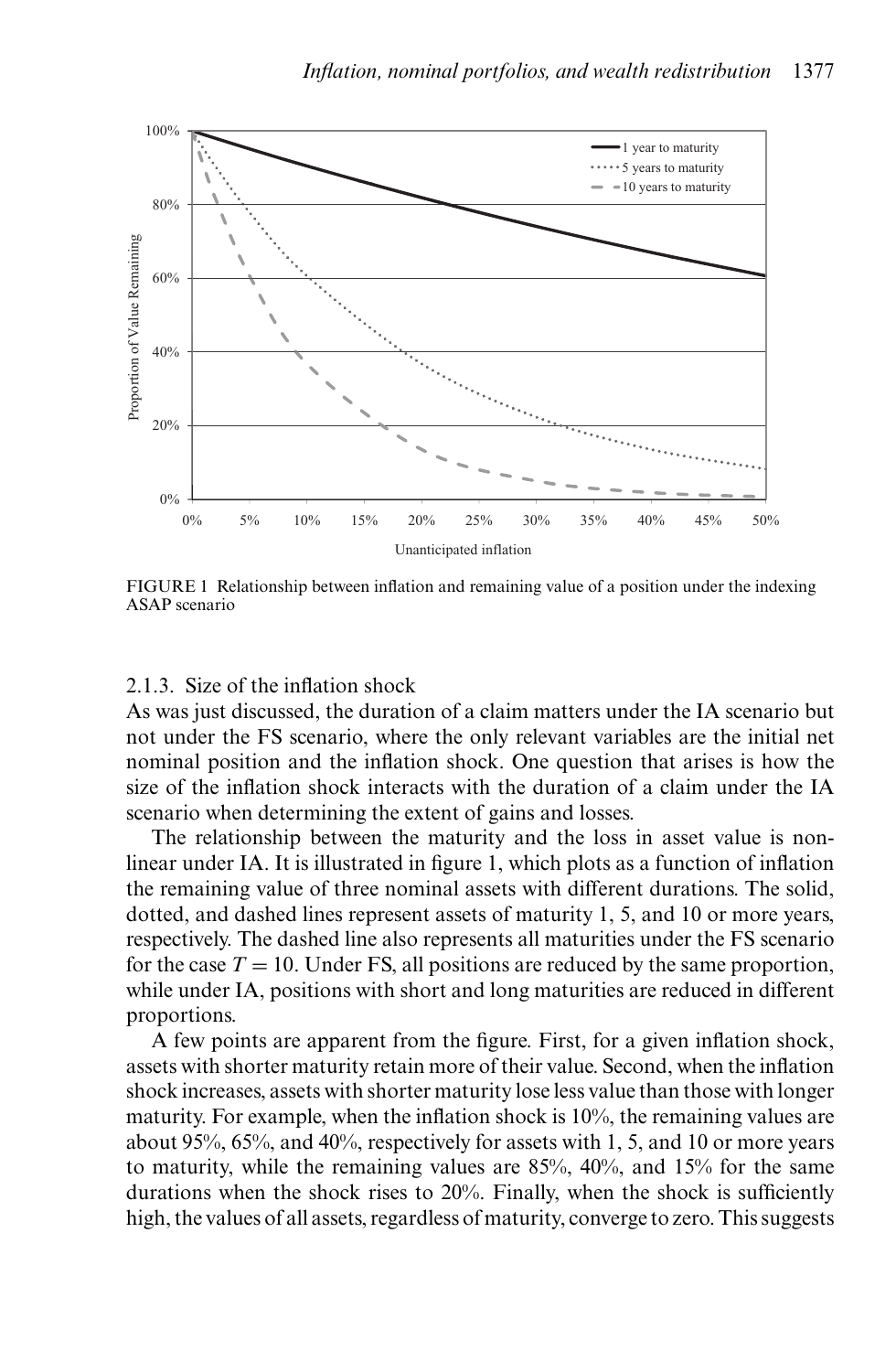that for very high inflation, duration plays a relatively small role in determining the inflation-induced wealth redistribution and therefore the differences between FS and IA scenarios shrink.<sup>6</sup>

## **3. Nominal assets and liabilities in Canada**

In order to assess the redistribution of wealth induced by inflation, it is essential to identify the nominal positions. As a result, in this section we document comprehensively nominal assets and liabilities of several economic sectors and groups of households in Canada.

## *3.1. Construction of direct and indirect nominal positions*

In this section, we provide an overview of the methods and specific variables used to construct net nominal positions. A detailed presentation of these methods and variables can be found in the technical appendix of Meh and Terajima (2011). We define *nominal* assets and liabilities to be all nominal securities denominated in *Canadian dollars*. We observe four sectors of the economy: household, government, foreign, and business. Since the business sector is entirely owned by other sectors through their holdings of equity, we define the household, government, and foreign sectors to be the three *end-user* sectors, where the redistributional effects on the business sector are indirectly carried over to the end-user sectors through the equity claim they hold against businesses.7 The computation of the net nominal position involves the indirect positions (through equity holdings) of a sector or a group of households. Therefore the net nominal position (NNP) of a sector or a household group is the difference between the market value of its nominal assets and liabilities, both direct and indirect.

We can make various assumptions to compute the indirect nominal position. In the baseline case, we follow McGrattan and Prescott (2005) in taking a frictionless approach to the valuation of the business sector. More specifically, we make the assumption that net equity is equal to the market value of real assets of the business sector plus the direct nominal positions (DNP) of the business sector. This assumption implies that net present values of assets and liabilities of businesses exactly equal the values of their stocks (i.e., the values to the business

<sup>6</sup> Given that there is a non-linear relationship between a nominal claim's value and the inflation shock, it is possible, depending on the portfolio's maturity structure, that an agent could gain under the FS scenario but lose under the IA scenario or vice versa. For example, an individual, who borrows short term and invests part of his borrowing into long-term bonds, gains from inflation under the FS scenario but can lose under the IA scenario.

<sup>7</sup> One can also argue that the government is 'owned' by households in the economy. Under such assumption, the redistributions that occur with respect to government nominal positions should be reallocated to households. Meh, Ríos-Rull, and Terajima (2010) analyze this issue and find that the government policy to reallocate windfall gains from inflation can lead to sizable aggregate and welfare effects.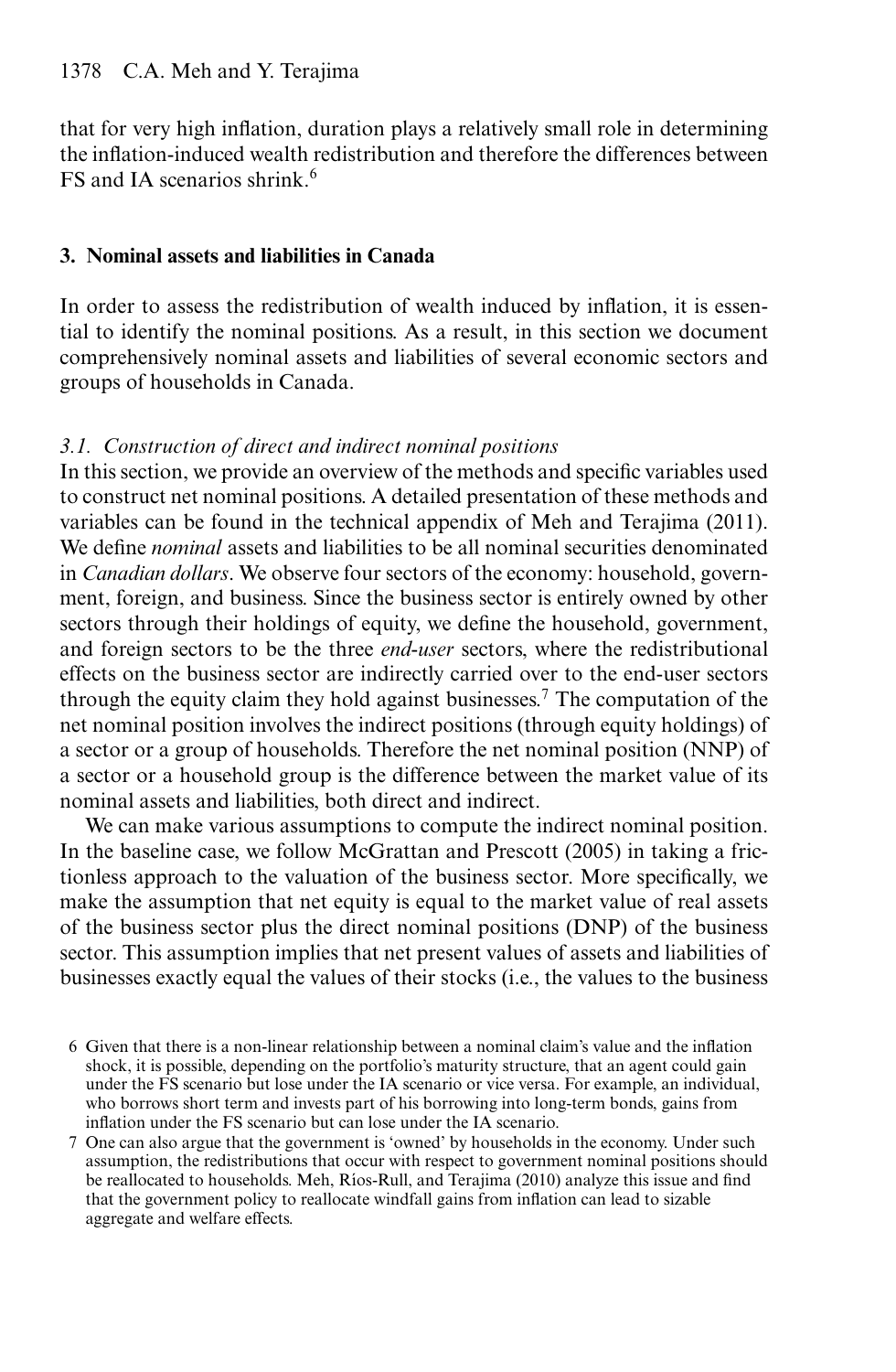owners). Hence, when the value of assets and liabilities unexpectedly changes, it is directly reflects in the value of the stocks. Net equity is defined as the market value of all equity claims on domestic firms not possessed by other domestic firms. Therefore, we compute the ratio  $\eta^s$  of each sector's equity holdings,  $E^s$ , to net equity holdings within the economy, *E*, as

$$
\eta^s = \frac{E^s}{\sum E^s} = \frac{E^s}{E},
$$

where *s* indicates a sector and  $s \in \{H, G, F\}$  for the household, the government, and the foreign sector, respectively.

For the average household within each household group,<sup>8</sup>  $h$ , the ratio of this household's equity to all equity held by households,  $\eta_h^H$ , is

$$
\eta_h^H = \frac{E_h}{E^H} = \frac{E_h}{\sum E_h}.
$$

An indirect nominal position (*INP*) for each sector is obtained by multiplying its equity holdings as a proportion of net equity holdings within the economy by the direct nominal position (*DNP*) of the business sector. This represents the particular sector's indirect holdings of assets and liabilities through its claims on corporations:

$$
INP^s = \eta^s \, DNP^B,
$$

where  $DNP^B$  is the direct nominal position of the business sector. The net nominal position (*NNP*) of a particular sector is then

$$
NNP^s = DNP^s + INP^s.
$$

At the household-level, we compute the *INP* for the average household within each household group as

$$
NNP_h^H = DNP_h^H + INP_h^H.
$$

The shares,  $\eta^s$ , for each aggregate sector are derived from the NBSA data, while the shares,  $\eta_h^H$ , for the average household within each household group are derived from the SFS data.

The frictionless approach to the valuation of the business sector implies that household equity holdings represent the net value of nominal and real assets and liabilities of the business sector. Thus, we define the net worth of a household to include the value of its direct nominal position and real holdings as well as

<sup>8</sup> Household groups will be defined later according to age and economic class.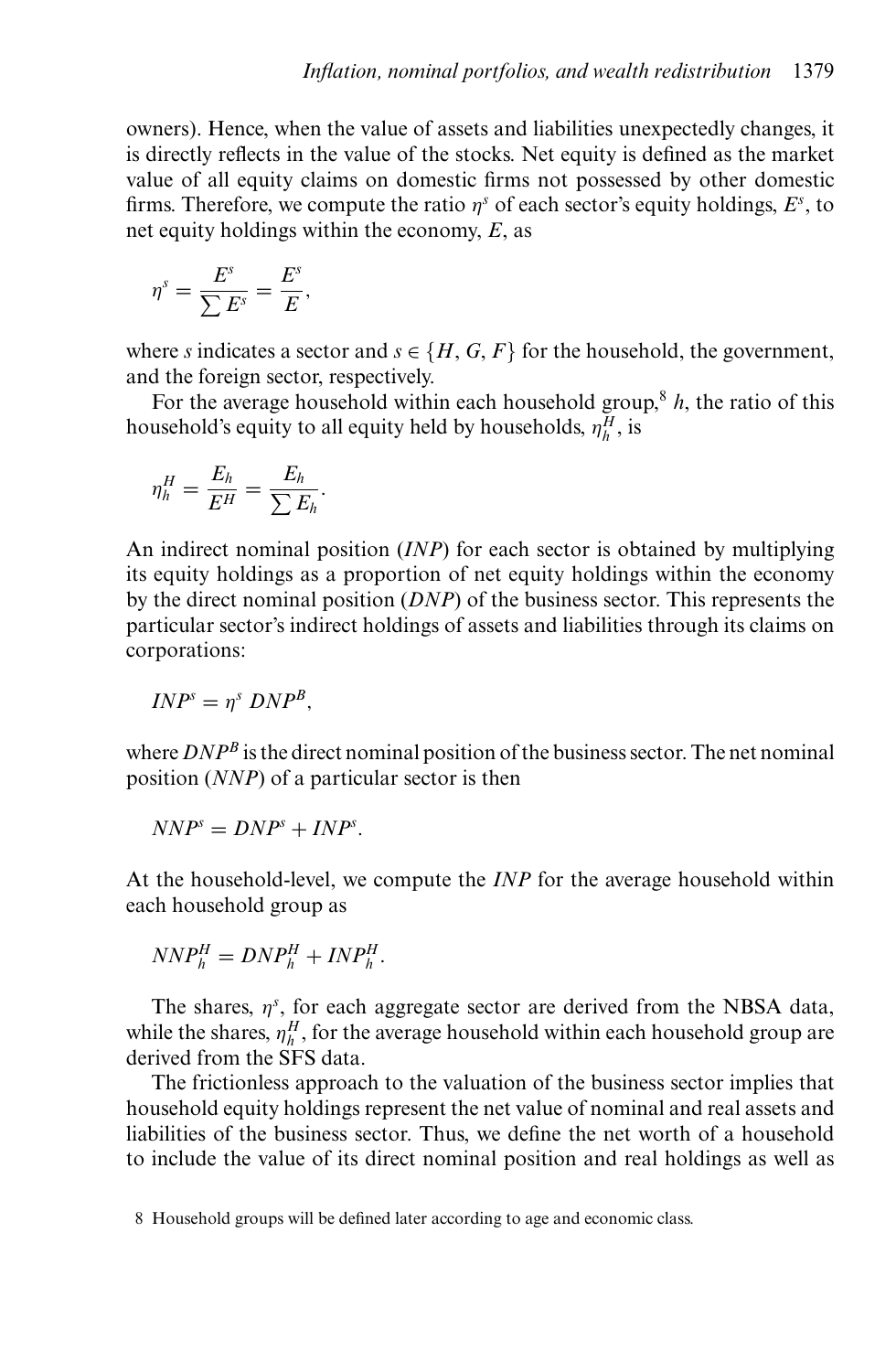the value of the indirect nominal and real holdings associated with its equity position.

## *3.2. Data*

Our main data source for computing the positions of government, foreign, household and business sectors is the National Balance Sheet Accounts (NBSA) from 1990:1 to 2007:4, as provided by Statistics Canada.<sup>9</sup> The NBSA document the ownership of financial and non-financial assets by sectors. Specifically, it details assets and liabilities for persons and unincorporated businesses, corporations (including investment intermediaries), governments (at the federal, provincial and municipal levels), and non-residents. In our study, these sectors identify respectively the household, business, government, and foreign sectors that we discussed in subsection 3.1.

For detailed household nominal positions, we use the 1999 and 2005 versions of the Survey of Financial Security (SFS), which provides microdata on income and wealth collected by Statistics Canada.10 The 1999 survey involved 15,933 households and the 2005 survey involved 5,267 households with weights to produce Canadian aggregates. These microdata provide a comprehensive picture of assets, liabilities, and wealth. The SFS also over-samples the rich, since they own a disproportionate share of the economy's assets. For our analysis, we mainly use the 2005 version of the SFS but also consider the 1999 data in order to identify changes in nominal positions over time.

As previously mentioned, after 1990 values of assets and liabilities are given as market values within the NBSA by Statistics Canada. For financial positions, the total values of liability-side bonds and equity have been estimated directly in the NBSA; asset-side figures are then linked to these estimates. The market value for shares of all listed companies is based on information taken from the exchanges and reconciled to survey data. Assets of the major domestic institutional sectors (e.g., pension funds, segregated funds of life insurance companies, mutual funds) are converted to market values based on data in Statistics Canada surveys. The market value of the non-resident sector's assets is estimated by Statistics Canada using microdata in a debt inventory system, as are domestic bond liabilities. Therefore, unlike Doepke and Schneider (2006), we do not impute market values from payment streams within our data set.

<sup>9</sup> There are data from the NBSA prior 1990, but only book values are reported, not market values. Since maturity and interest rate data are not readily available to impute the market values for the periods before 1990, we start from 1990. The methodology for constructing market values within the NBSA is given in the Statistics Canada release 'Balance Sheet Estimates at Market Value' (24 June, 2004) from the series 'Latest Developments in the Canadian Economic Accounts', available at: http://www.statcan.ca/english/freepub/13-605- XIE/2003001/conceptual/2004marketvalue.htm

<sup>10</sup> The SFS is also available for 1984. However, the 1984 survey involved significantly fewer variables. The variables and structure of the SFS are relatively consistent between the 1999 and 2005 data sets.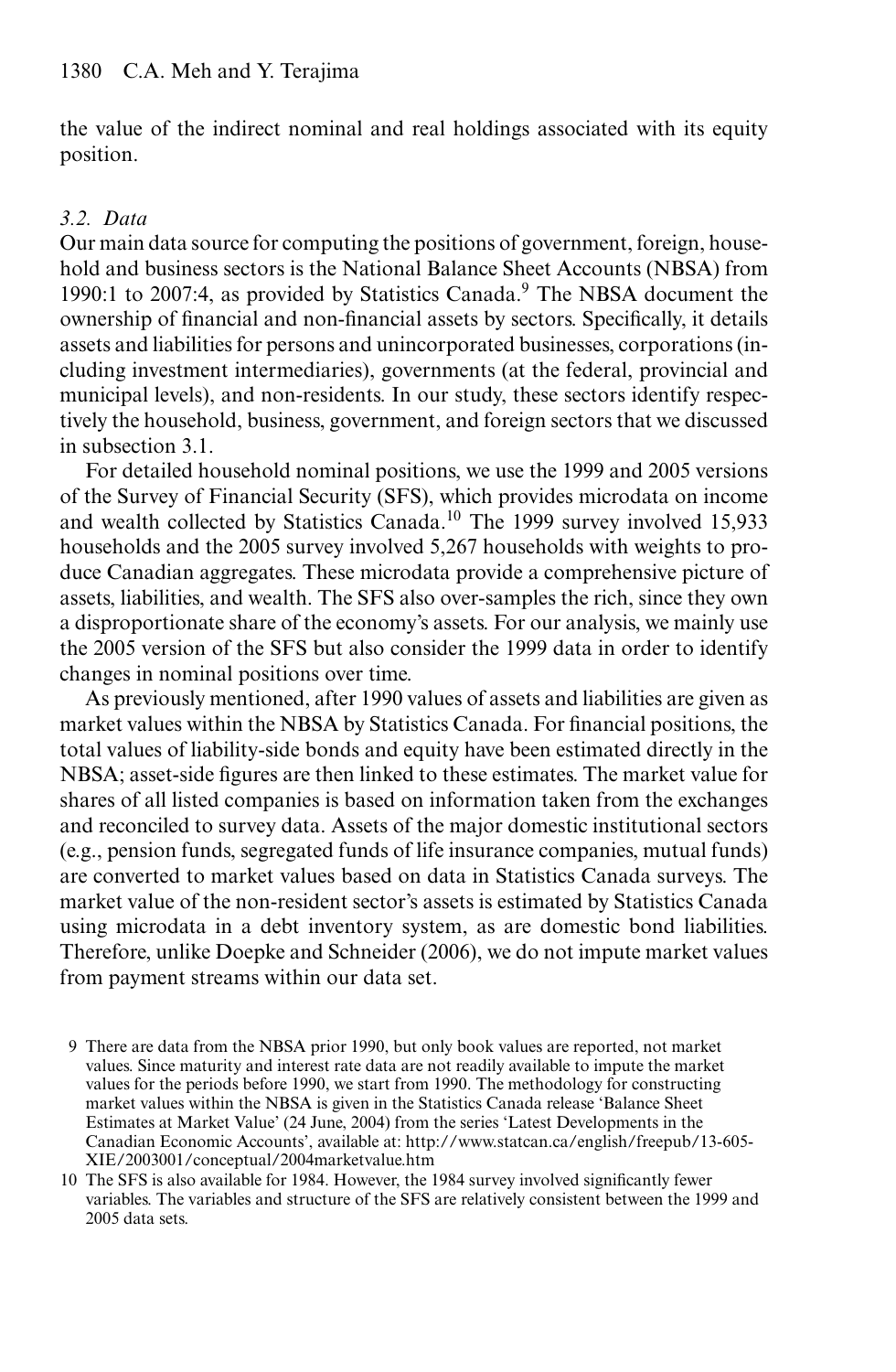#### *3.3. Categories of nominal instruments*

We define four broad categories of nominal financial instruments: short-term instruments, long-term bonds, mortgages, and employer pension plans.<sup>11</sup> For the purpose of our study, all nominal assets and liabilities of sectors and household types are assigned to one of these categories.

Assets held within Registered Retirement Savings Plans (RRSPs) are assigned to one of these categories. In the 2005 SFS data, the values of assets within RRSPs are documented, and therefore we assign RRSP assets to short-term instruments, long-term bonds, and equities.<sup>12</sup> We also compute the equity holdings in public corporations for the purpose of deriving each household type's  $\eta_h^H$  and  $INP_h$ . Since the NBSA includes the assets of private corporations within the household sector, we do not consider ownership of private corporations as equity. (The series aggregated into each category of instrument are detailed in the technical appendix of the paper.)

**Short-term instruments.** Short-term instruments are assets and liabilities with a term-to-maturity of one year or less and include the following items: domestic currency, bank deposits, other deposits, consumer credit, Canada short-term paper, other short-term paper, trade accounts receivable and payable, IMF reserve positions, and short-term components of foreign investments.

**Mortgages.** In this study, we employ distributions over remaining terms for fixedrate mortgages. Figure 2 presents the 2005 distribution, weighted by outstanding balances. It shows that most Canadian fixed-rate mortgages have remaining terms-to-maturity of less than five years. Five-year-term mortgages are most common in Canada. Fixed-rate mortgages account for a significant fraction of all mortgage debt, although there has been a shift towards variable mortgage rates. For example, fixed-rate mortgages accounted for 80% and 90% of all mortgages in 1999 and 2004, respectively. We produce these distributions using data recorded in the Canadian Financial Monitor (CFM), an annual household survey conducted by Ipsos Reid.<sup>13</sup> The data set contains information on original terms of mortgages and the duration in which the household has accounts with the financial institution. Remaining terms of mortgages are imputed based on available information.

<sup>11</sup> We separate mortgages as in Doepke and Schneider (2006), but we also separate pensions from long-term bonds. In Doepke and Schneider (2006), pensions are included in other long-term instruments. Pensions and mortgages are specially treated because they have recently attracted attention from academics and policymakers.

<sup>12</sup> In the 1999 SFS, only an aggregate value is available for RRSP assets. For simplicity, we decompose this aggregate between short instruments, mortgages, long instruments, and real assets according to the proportions of 2005 RRSP holdings for each of these asset categories.

<sup>13</sup> Unfortunately, these data are not available prior to 1999, so we have assumed that the 1999 distribution holds over the 1990–1998 period.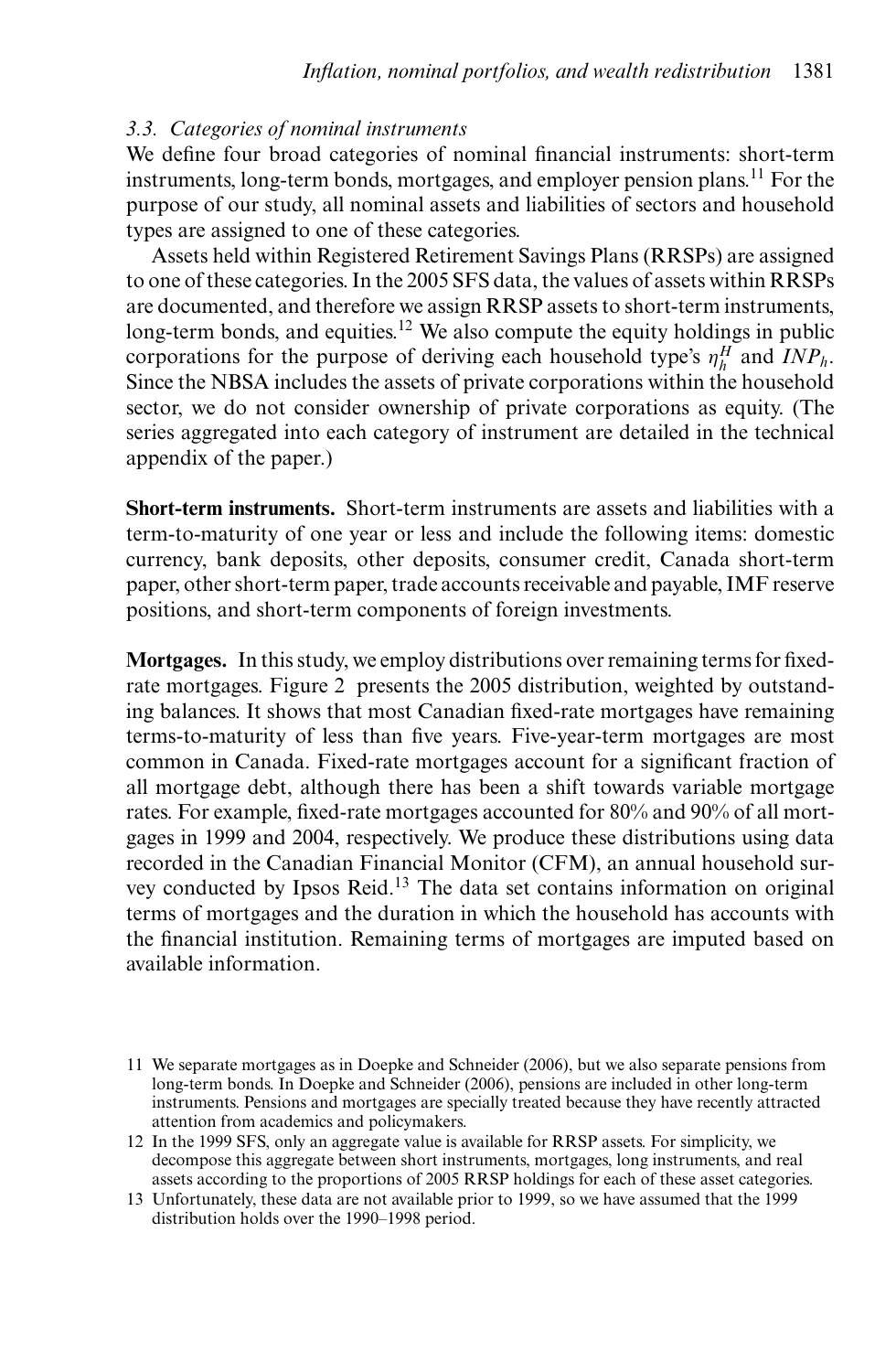

FIGURE 2 Distribution of fixed-rate mortgages by remaining term to maturity, 2005

**Long-term bonds.** The bond category comprises non-mortgage and non-pension instruments with maturity greater than one year and includes the following NBSA categories: Canada bonds, provincial bonds, municipal bonds, corporate bonds, and other bonds, bank loans, other loans, government claims, long-term components of foreign investments, and other financial instruments that have not been assigned to the mortgage, pension, or short categories. For our purposes, we employ distributions over terms-to-maturity for these items in this category. We derive these distributions from three sources: face values and maturities of federal government debt, corporate bonds, and bank loans outstanding.

Federal government debt data were provided by the Bank of Canada's Financial Markets Department, drawn from the Communication, Auction and Reporting System database and supplemented by data provided by Statistics Canada. Corporate bond data are from the Merrill Lynch Canada Corporate Index, which tracks the performance of Canadian-dollar denominated investmentgrade corporate debt publicly issued in the Canadian domestic market. Bank loan data were drawn from Reporting Form I3 'Interest Rate Risk and Maturities Matching Return' of the Office of Superintendent of Financial Institutions. More detailed information on these data is provided in the technical appendix. The outstanding values of these three items make up 50% to 60% of the whole long-term bond category over the period. We assume, when dealing with the IA scenario (which requires details on the portfolio's maturity structure), that the distribution of terms-to-maturity for weighted long-term securities we calculated above approximates the distribution of terms-to-maturity for the long-term bond category.

Figure 3 displays the distributions of terms-to-maturity of these three subcategories of long-term bonds in 2005. The left panel of figure 3 displays the terms-to-maturity distribution of government bonds. It shows that there are sizeable amounts of outstanding bonds with term-to-maturity longer than 20 years.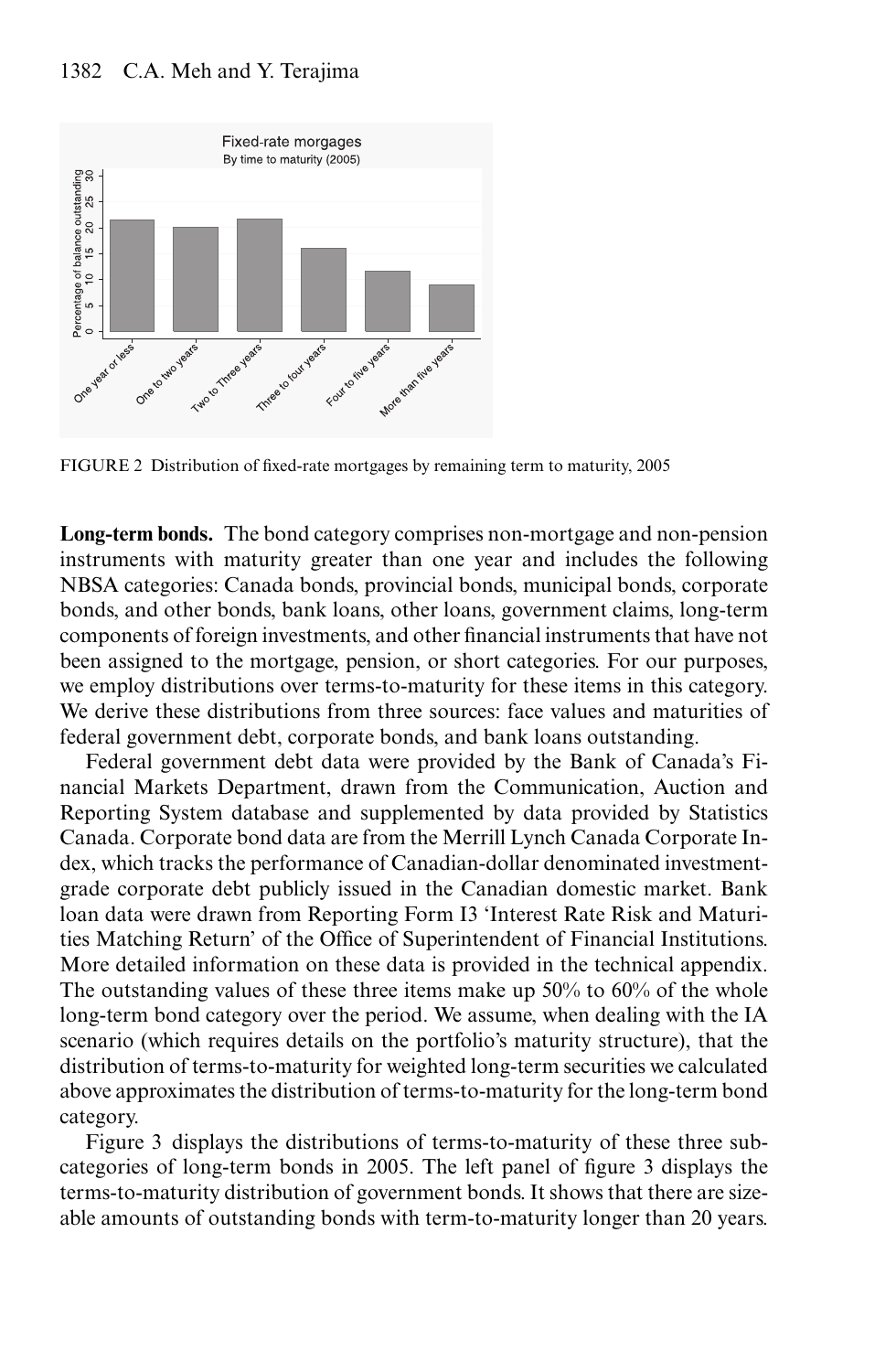

FIGURE 3 Distribution of outstanding long-term securities for December 2005



FIGURE 4 Distribution of weighted outstanding long-term securities for December 2005

The middle panel shows the distribution of corporate bond terms. We observe more than 20% of corporate bonds have terms longer than 10 years. Terms to maturity of bank loans are shown on the right panel, the majority (60%) of bank loans have terms less than or equal to one year, with the rest spreading mostly over two to five years. For each year that data are available, we derive the distribution for the bond category by taking the outstanding-value-weighted average of terms-to-maturity over these three items. During the 1990 to 2007 interval, the weighted-averaged term-to-maturity for outstanding long-term bonds was between five and nine years. Figure 4 shows the derived distribution of terms-to-maturities that we apply for the category in 2005.

Pensions. We differ from Doepke and Schneider (2006) in our treatment of pensions. They assume that all nominal risks associated with pensions are born by the business sector, implying that there is no direct effect on households from inflation shocks. A large fraction of employer-sponsored pensions in Canada are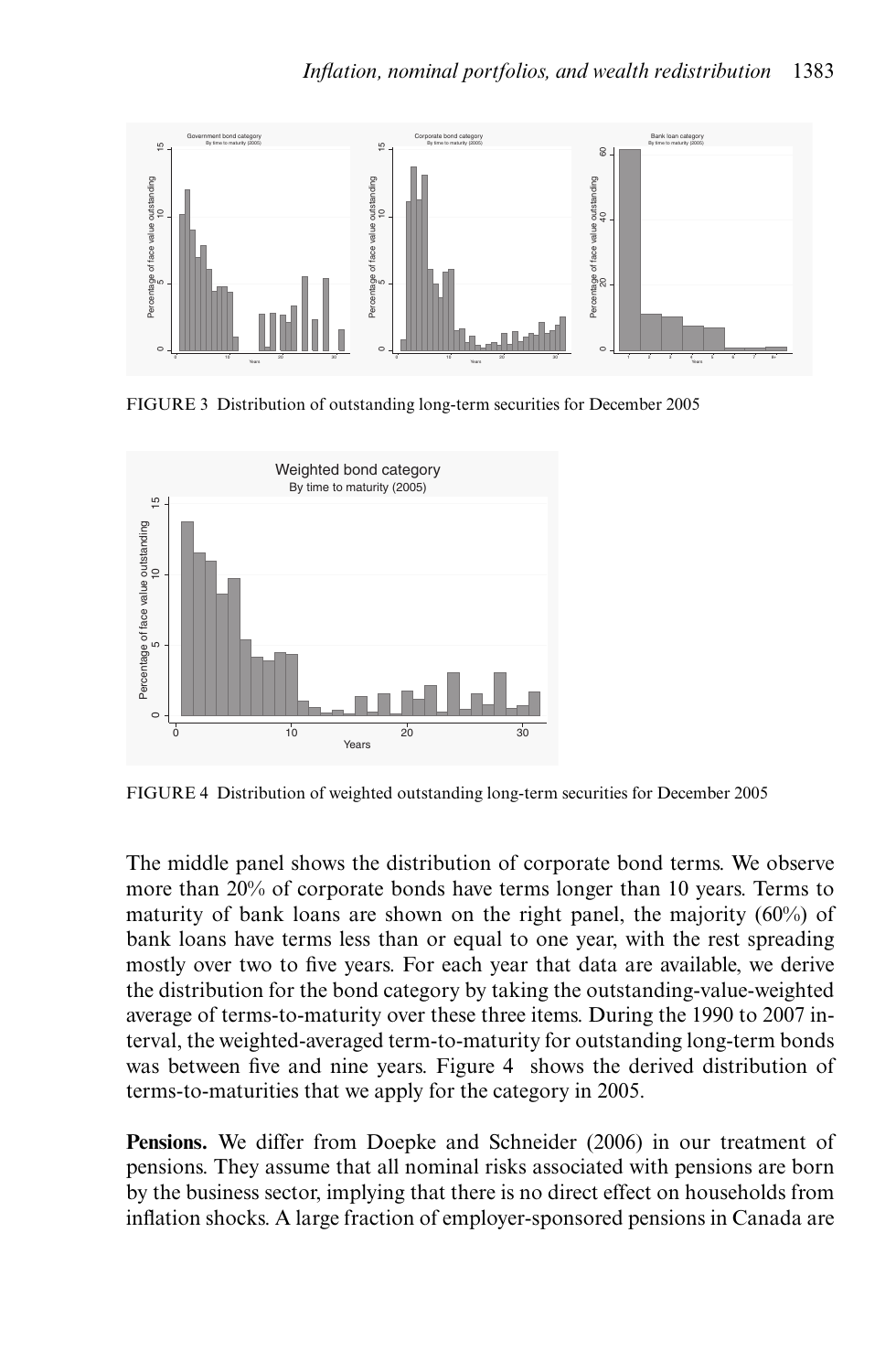of the non-indexed defined benefit type, with benefit payments that are directly subject to inflation shocks. Furthermore, defined contribution pensions are also subject to the shocks and the magnitude of the effect depends on the portfolio in which contributions have been invested. As a result, it is important for us to pay closer attention to pensions when studying the Canadian economy.<sup>14</sup>

There are three types of employer pension plans (EPPs), among which we distinguish: non-indexed defined benefit, indexed defined benefit, and defined contribution. Defined benefit plans are those in which the plan pays the beneficiary based on a benefit formula, typically involving years of service and average earnings. Furthermore, defined benefit plans may involve provisions for indexation. Under defined contribution plans, contributions to a managed fund are made on an employee's behalf with beneficiaries receiving benefits at retirement based on the value of their contributions and the performance of the portfolio. These positions are affected differently by an inflation shock: fully indexed defined benefit EPPs are treated as real positions and hence are not affected by inflation shocks. If a plan is not fully indexed, for our purposes, we consider it non-indexed.<sup>15</sup> While non-indexed defined benefit plans are impacted as are any nominal assets under the full surprise scenario, the impact on these plans under the Indexing ASAP scenario is a function involving the years to retirement and years to life expectancy. Defined contribution plans hold a portfolio of assets, managed by the plan sponsor or their agent. The impact of inflation on a household's assets in a defined contribution plan will depend on the overall impact on this portfolio.

## *3.4. Sectoral nominal positions*

The present value gains or losses in a sector's net nominal positions under our two inflation scenarios depend on the initial nominal positions within each category of assets and liabilities. Figure 5 summarizes the evolution of net nominal positions (NNPs) over the 1990 to 2007 interval for the household, government, and foreign sectors (i.e., end-user sectors). To understand the indirect positions, we also report in figure 6 the evolution of the business sector's direct nominal position (DNP).<sup>16</sup> Recall that the business sector's positions in each instrument are assigned to the three end-user sectors as indirect positions, based on their equity holdings.

Figure 5 shows that Canadian households are the main lenders in Canada and that the government is the main borrower. Household saving and government borrowing peaked in the mid-1990s and declined thereafter.<sup>17</sup> Relative to the other two sectors, the foreign sector is small in terms of nominal borrowing and

<sup>14</sup> Although privately managed, a large portion of these employer-sponsored pension plans is found in the public service sector, for example, the Ontario Teachers' Pension Plan.

<sup>15</sup> Since some plans we classify as non-indexed may be partially indexed, we consider the fraction of non-indexed pension plans that we use to be the upper limit.

<sup>16</sup> Note that the business sector includes both financial and non-financial businesses.

<sup>17</sup> The decline in the government's nominal debt is due to the fact that debt was being serviced out of surpluses realized in the late 1990s.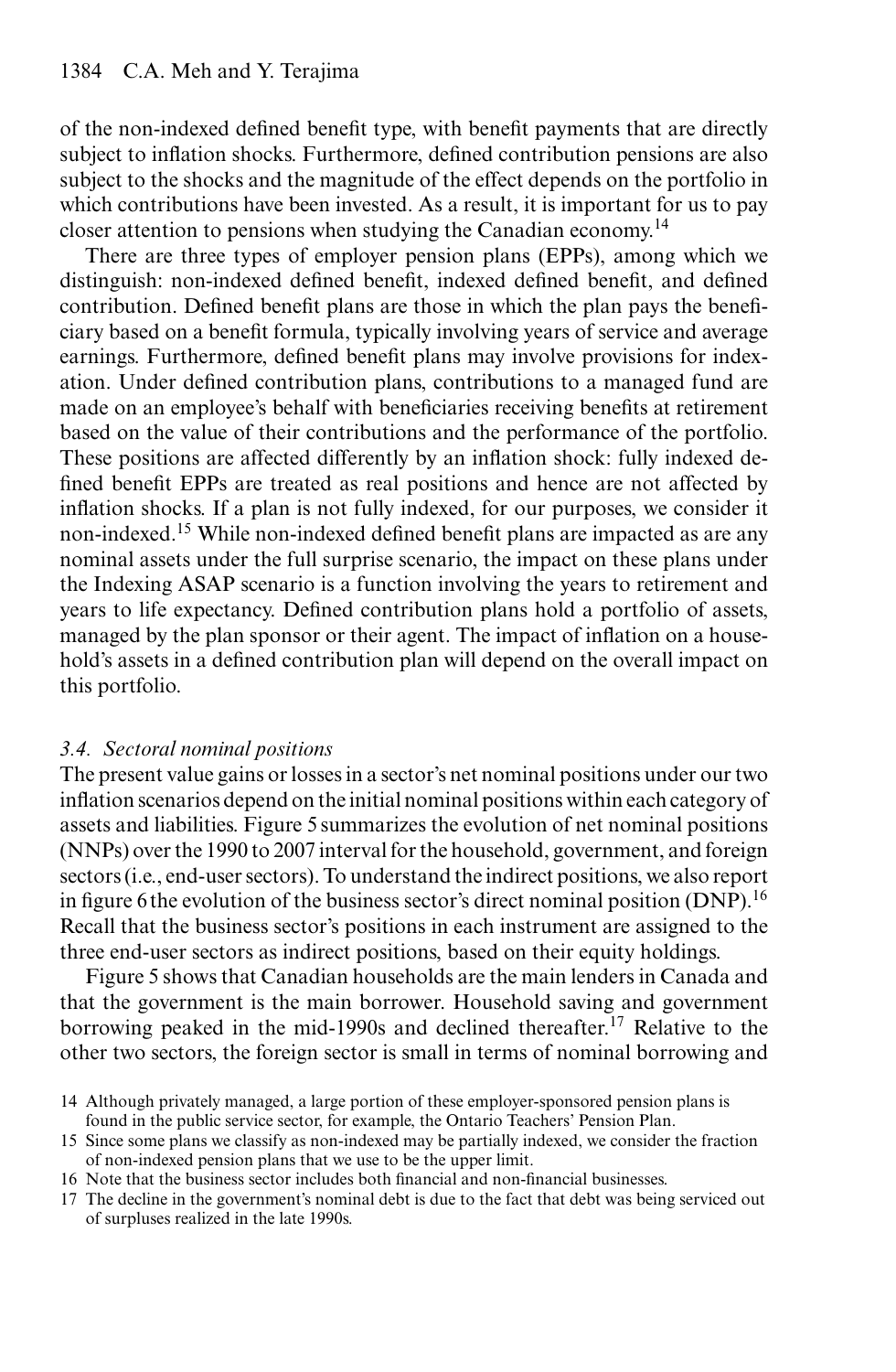

FIGURE 5 Sectoral nominal positions in the canadian economy as a percentage of GDP from 1990 to 2007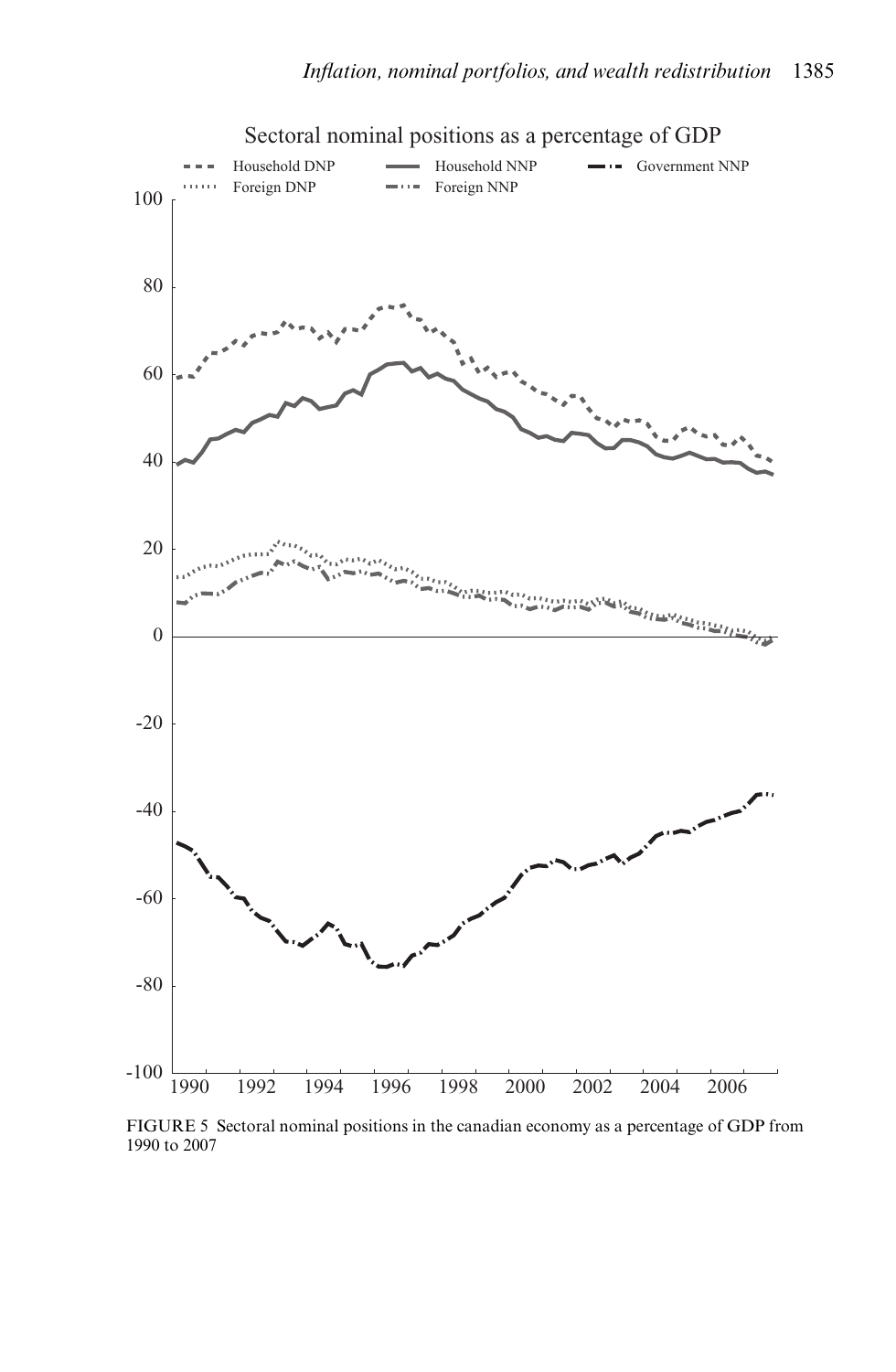

Business sector: nominal positions as a percentage of GDP

FIGURE 6 Direct nominal positions of the canadian business sector as a percentage of GDP from 1990 to 2007

lending. This sector was a lender in the 1990s, though it declined in importance over the decade; recently, it has become a borrower, particularly, since late 2006. The foreign sector data also contrast with experience in the U.S., where the foreign sector has been, since the late 1980s, a major net nominal lender (Doekpe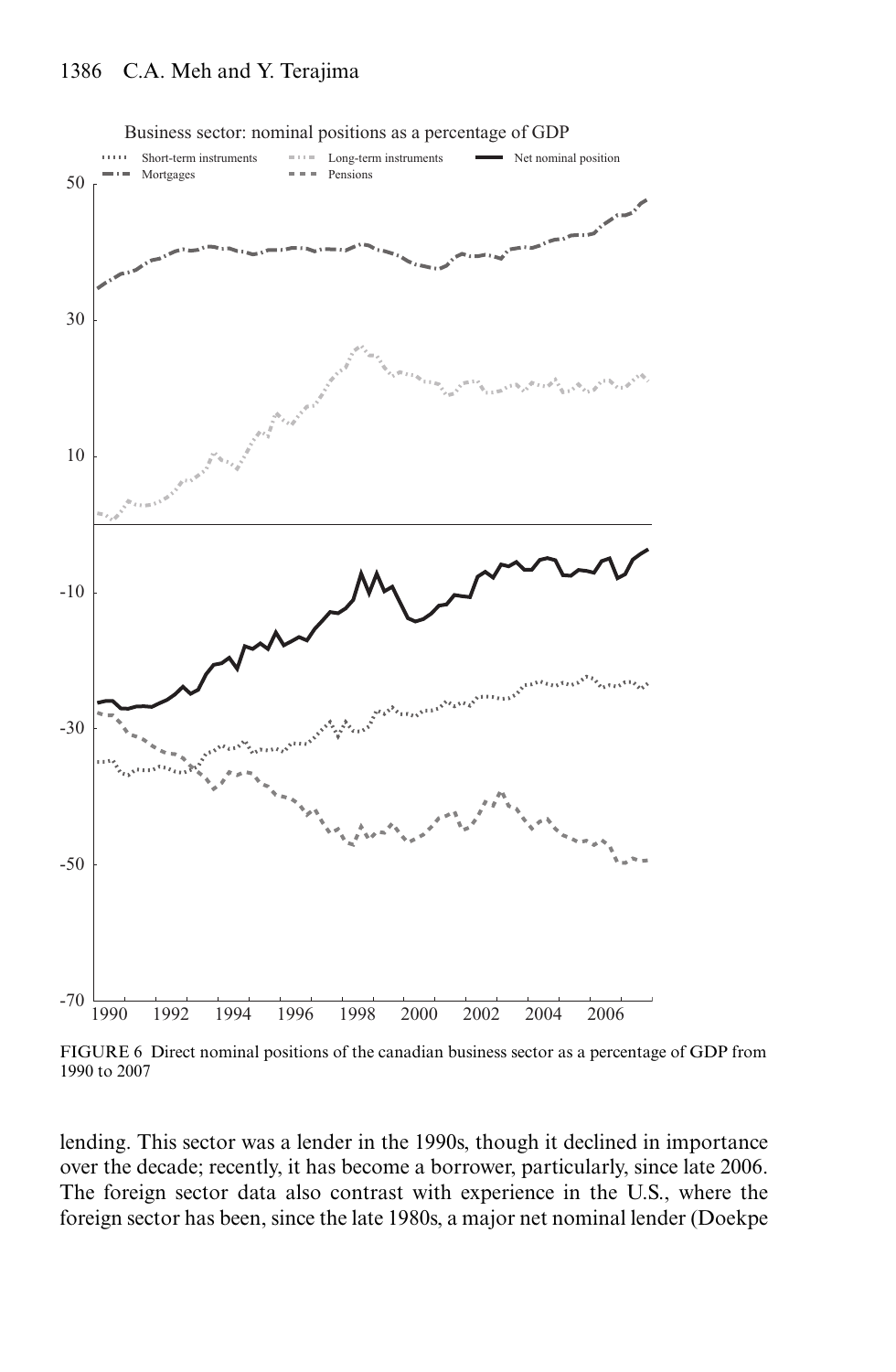

FIGURE 7 Sectoral positions in various nominal asset categories in the Canadian economy as a percentage of GDP from 1990 to 2007

and Schneider 2006). The household sector's indirect position is negative (i.e., indirect debt) and decreasing in absolute value, as is evident from the negative difference between its NNP and DNP.

What type of instruments are used by the different sectors for nominal borrowing and lending? Figure 7 attempts to address this question by summarizing the sectoral nominal positions in different asset categories: short instruments (panel a), long instruments (panel b), mortgages (panel c), and pensions (panel d). The scales in all four panels in figure 7 are identical, so that the sum of a sector's net positions in panels a, b, c, and d equals its position in figure 5.

Several interesting observations can be made from the plots shown in figure 7. The figure shows that government is a net borrower, especially in long-term claims, except for mortgages. The household sector is mainly a net nominal lender in long-term bonds and pensions and a net borrower in the mortgage market; long-term bonds are their major nominal savings instrument. Both the pension assets held directly and the pension liabilities held indirectly through equity holdings have increased, since 1990. Therefore the positive net nominal pension asset position, expressed as part of GDP, has not changed much. The household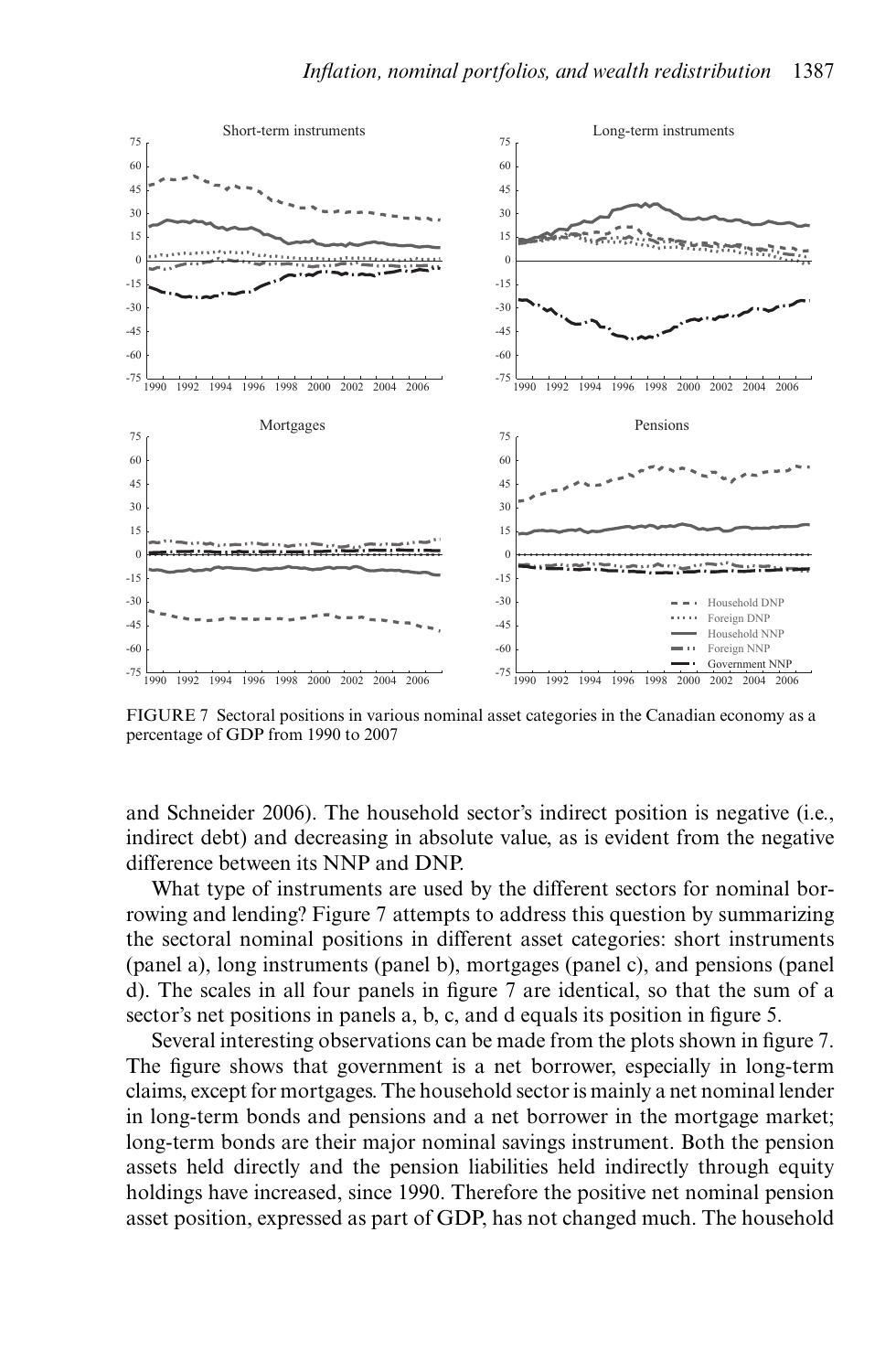

Nominal portfolio shares in long-term instruments

FIGURE 8 Fraction of net nominal positions in long-term instruments

sector's net nominal positions in long-term bonds increased dramatically through the late 1990s. After a slight decline, they levelled off to around 30% of GDP in the 2000s. The positions in short-term instruments decreased, since 1993 as long-term nominal claims grew.

Figure 8 further illustrates the growing importance of longer maturity instruments in nominal financial markets by plotting the ratio of net nominal position in longer maturity claims to total net nominal position for the household and government sectors from 1990 to 2006. We can see that the use of long-term instruments accelerated through to the late 1990s. In the 2000s, they remained at a level between 70% and 80%. The fraction of total nominal household savings in long-term financial instruments has increased from about 44% in 1990 to more than 74% in 2006.

Several factors may explain these shifts towards long-term contracts. First, recent financial developments have allowed households (particularly baby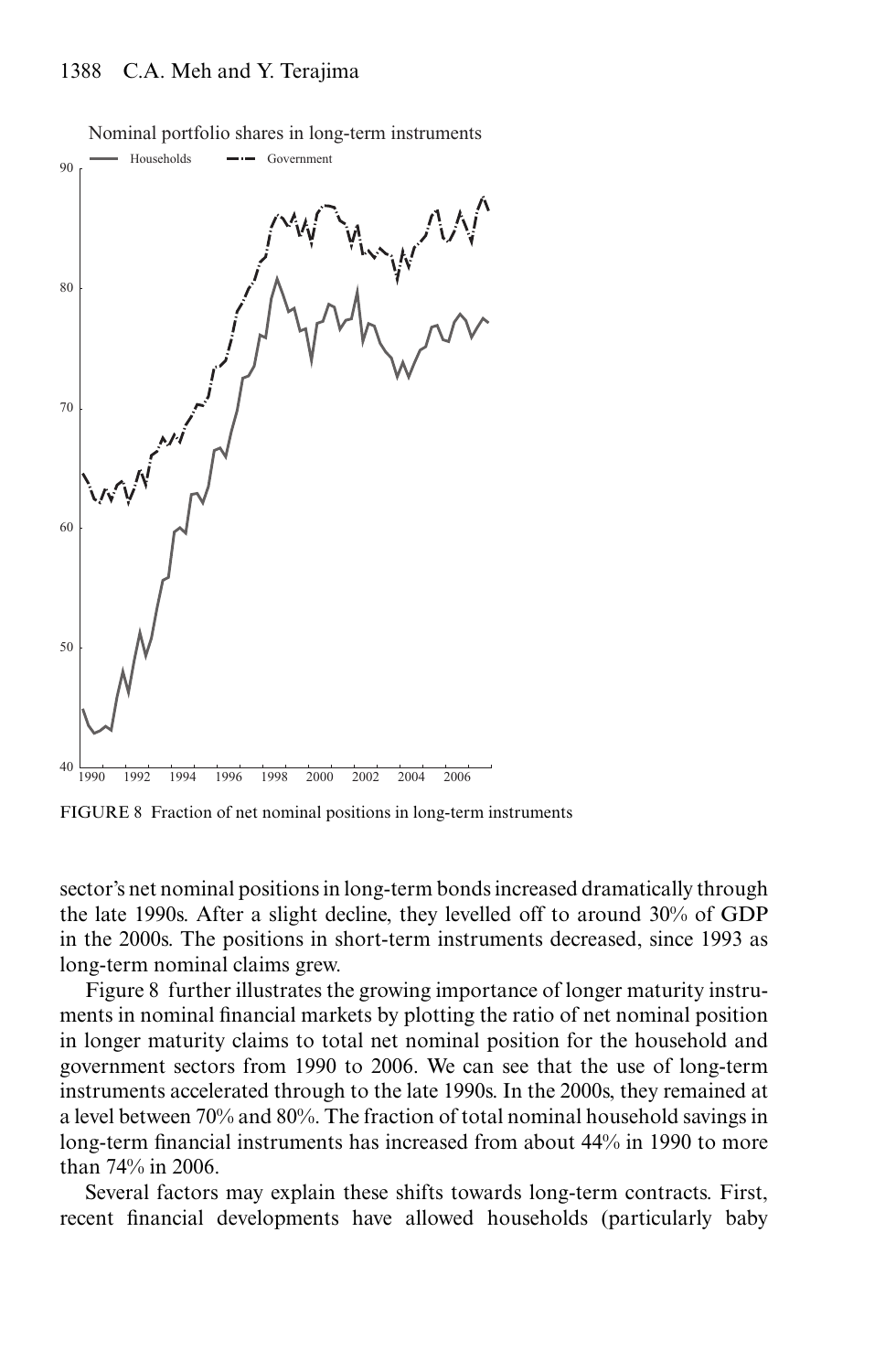boomers) to increase their nominal savings for retirement through pension plans and mutual funds; as a result, their nominal holdings have moved towards longterm assets. Second, the implementation of an inflation targeting regime in 1991 contributed to a reduction in long-run price level uncertainty, which encouraged agents to enter into long-term nominal contracts. Third, the increased issuance of long-term government debt played a role in the holding of long-term bonds by households.

Figure 7 also shows that the foreign sector uses mainly longer maturity instruments for borrowing and lending. Specifically, it was a net borrower in pensions and a net lender in mortgage markets over the period 1990–2007. The foreign sector was also a lender in long-term bonds until 2003. For example, in the benchmark year 1999, foreigners had positive net nominal positions in longterm bonds of 12.34% of GDP. The direct nominal position of the foreign sector in the mortgage market is nearly zero. The NBSA assumes that the sector has no direct exposure to pensions in order to balance national supply and demand in the market for these claims. Therefore, the sector's positive net nominal position in the mortgage market and its negative position in pensions arise mainly through indirect exposures.

#### *3.5. Nominal positions within the household sector*

The previous section looked at nominal positions across different sectors of the economy. In this section, we use the SFS data to analyze in detail the household sector by documenting cross-sectional nominal positions for different groups of households. We divide the sample into groups based on age and income. We define six age cohorts based on the household head's age: under 36, 36–45, 46–55, 56–65, 66–75, and over 75. Within each age cohort we identify households as*rich*, *middle-class*, and *poor*. Rich households are defined as those in the top 10% of the wealth distribution. We resort the remaining 90% of households by income. Poor households are those in the bottom 20%. The remaining 70% of each age group is assigned to the middle class.

**Net nominal positions for the benchmark year 2005.** Table 1 describes the net nominal positions and the nominal portfolio for different income classes and age groups in the benchmark year 2005. (Much more detailed observations in terms of indirect and direct nominal positions are provided in table A9 in the technical appendix.) Table 1 shows that, overall, young households are net nominal borrowers and old households are net nominal lenders.<sup>18</sup>

There is, however, heterogeneity within age groups in terms of borrowing and lending. For example, in the two age groups under 46, the middle class and the poor borrow, while the rich between ages 35 and 46 save. In fact, with the

<sup>18</sup> The table shows that NNPs of households generally increase with age. This observation confirms the finding of Milligan (2005) that the portfolio share of financial (i.e., nominal) assets increases with age.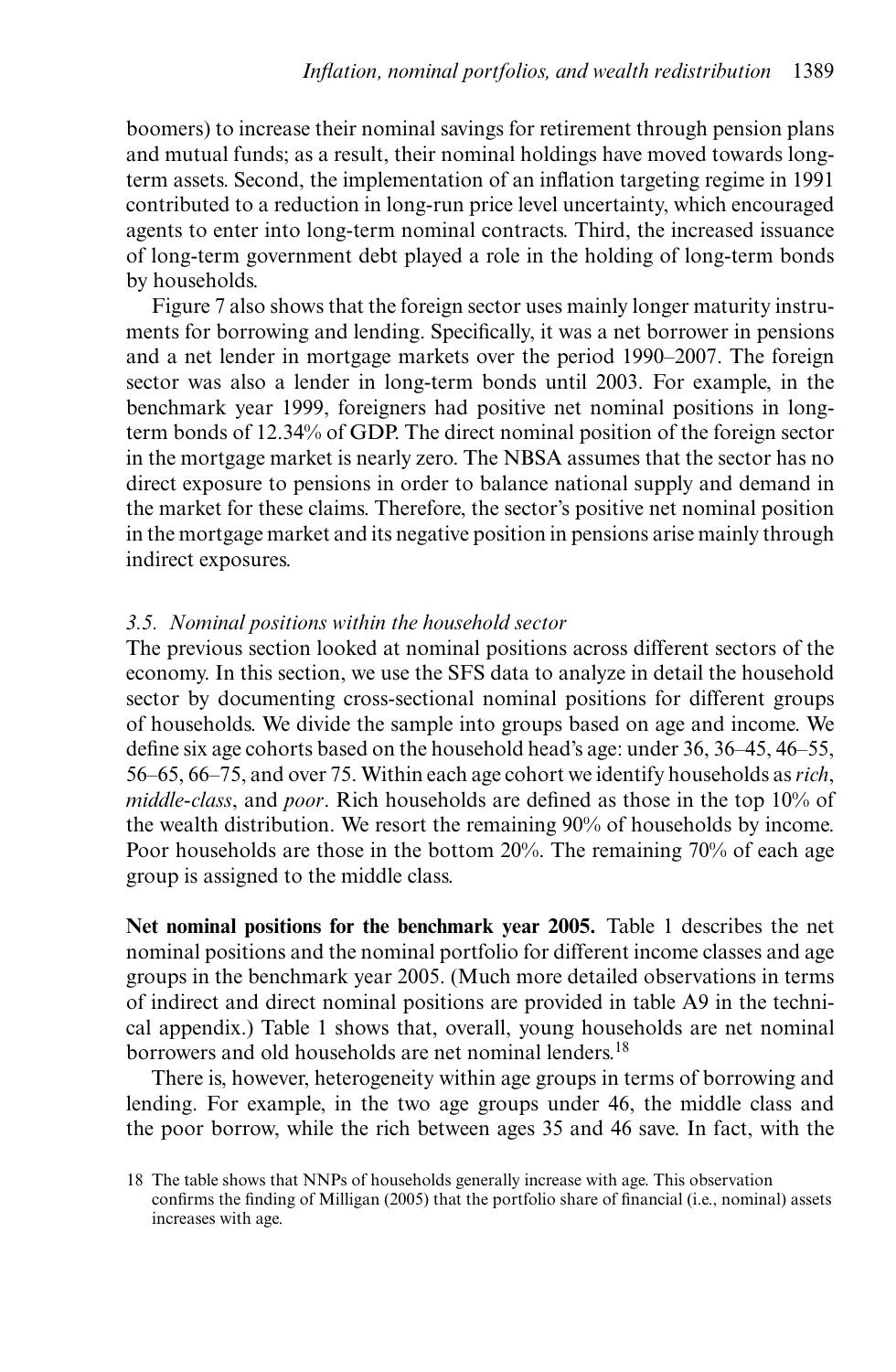|                    | Age cohort              |                 |              |              |              |              |  |
|--------------------|-------------------------|-----------------|--------------|--------------|--------------|--------------|--|
| Type of instrument | <35                     | $36 - 45$       | $46 - 55$    | $56 - 65$    | $66 - 75$    | >75          |  |
|                    | All households          |                 |              |              |              |              |  |
| Short              | 4.64                    | $-1.26$         | 1.21         | 2.13         | 8.84         | 12.13        |  |
| Mortgage           | $-37.66$<br>$-2.63$     | $-13.33$        | 0.25         | 4.63         | 3.62         | 3.35         |  |
| Bond<br>Pension    | $-0.19$                 | 4.66<br>$-1.51$ | 6.45<br>4.77 | 7.85<br>7.12 | 6.66<br>8.55 | 7.65<br>8.55 |  |
| <b>Total NNP</b>   | $-35.84$                | $-11.44$        | 12.68        | 21.73        | 27.67        | 31.68        |  |
|                    | Rich households         |                 |              |              |              |              |  |
| Short              | 3.64                    | $-4.08$         | $-2.41$      | $-2.82$      | 8.23         | 8.39         |  |
| Mortgage           | $-11.10$                | 4.92            | 13.12        | 13.87        | 7.26         | 5.78         |  |
| Bond               | 7.65                    | 9.64            | 11.63        | 12.86        | 10.43        | 12.30        |  |
| Pension            | $-3.07$                 | $-8.77$         | $-6.56$      | $-7.08$      | 1.21         | 3.05         |  |
| <b>Total NNP</b>   | $-2.88$                 | 1.70            | 15.78        | 16.83        | 27.13        | 29.52        |  |
|                    | Middle-class households |                 |              |              |              |              |  |
| Short              | 5.69                    | 2.12            | 4.29         | 5.38         | 8.97         | 14.81        |  |
| Mortgage           | $-81.34$                | $-35.23$        | $-11.02$     | $-2.83$      | 1.67         | 1.75         |  |
| Bond               | $-18.07$                | $-0.90$         | 2.15         | 4.09         | 4.55         | 4.55         |  |
| Pension            | 4.35                    | 7.51            | 15.83        | 19.23        | 14.03        | 12.64        |  |
| <b>Total NNP</b>   | $-89.38$                | $-26.51$        | 11.26        | 25.86        | 29.21        | 33.75        |  |
|                    | Poor households         |                 |              |              |              |              |  |
| Short              | 18.74                   | $-0.28$         | 4.80         | 13.66        | 12.15        | 10.82        |  |
| Mortgage           | $-37.62$                | $-19.23$        | $-9.17$      | 2.44         | $-2.44$      | 2.16         |  |
| Bond               | $-37.59$                | $-3.53$         | 0.15         | 2.58         | 1.36         | 6.03         |  |
| Pension            | 4.32                    | $-4.26$         | 0.76         | 1.83         | 2.60         | 4.55         |  |
| <b>Total NNP</b>   | $-52.14$                | $-27.29$        | $-3.45$      | 20.51        | 13.67        | 23.57        |  |

TABLE 1

Nominal positions as a fraction of the mean net worth of each age and income class in 2005

exception of the youngest cohort (under 36), all rich age groups are net nominal savers. The positive net nominal positions of the elderly rich are large, and their ratio of net nominal savings to net worth (29.52%) is the second highest, preceded by the elderly middle class (33.75%). In contrast, middle-class households under age 36 have the highest ratio of net nominal debt to net worth (89.38%), followed by the young poor (52.14%). The poor on average remain borrowers later in life than other income classes. For example, poor households are borrowers until age 56, while middle-class households have stopped borrowing by age 46 on average.

Poor households save mainly through short-term nominal instruments (such as cash). In general, rich households save through real assets. However, to the extent they own nominal claims, rich households save through long-term nominal instruments, particularly those age 46 and up. The old and middle-aged middle class use more pensions in the form of non-indexed defined benefit assets for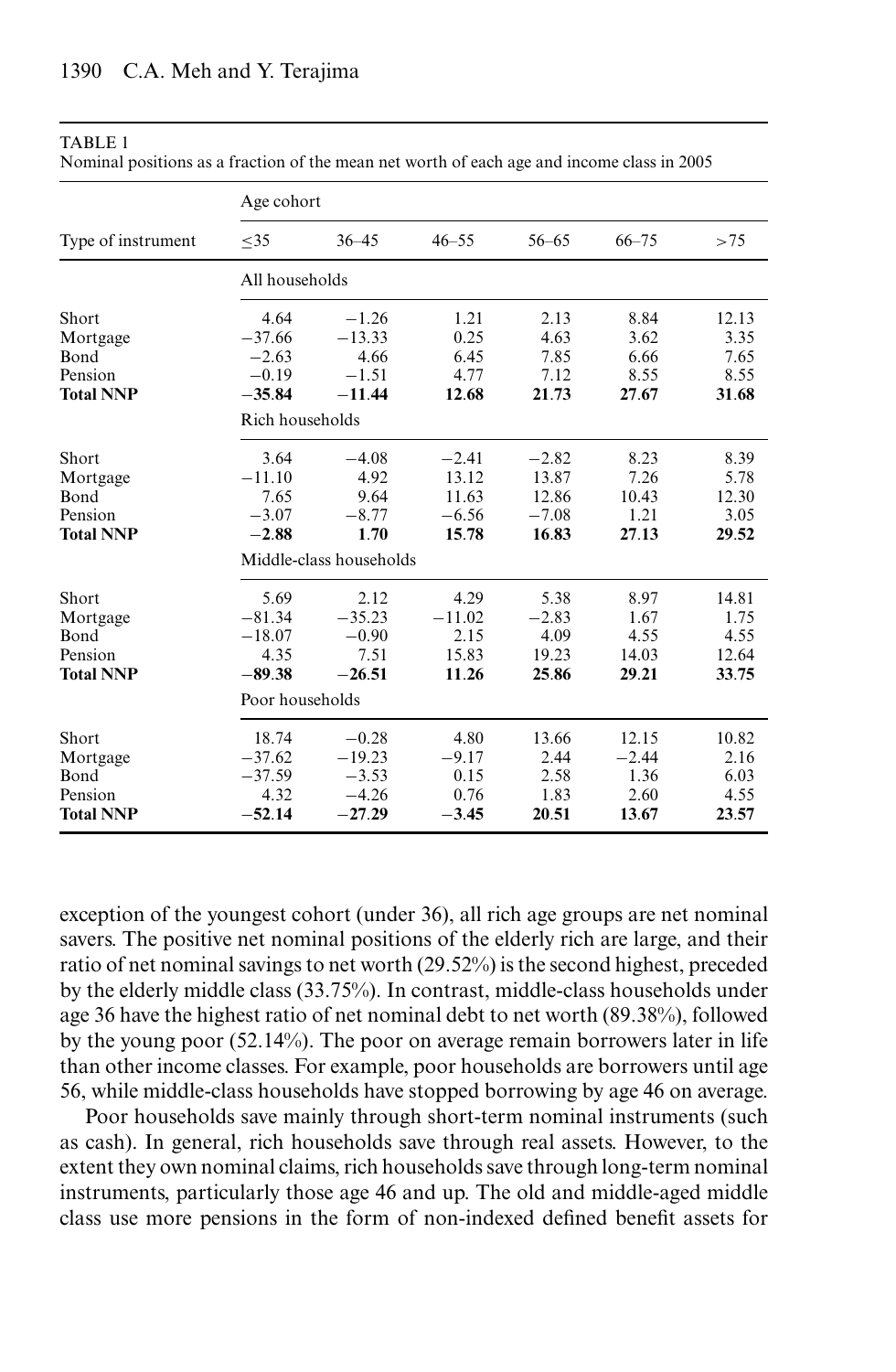their savings, compared to their counterparts among the poor and rich, who rely more on short-term and long-term instruments, respectively. Young middle-class households are the largest borrowers, and most of their direct borrowing occurs through mortgages. The ratio of their overall net nominal debt to net worth is 89.38%, while the ratio for mortgage debt is 81.34%.19 The young poor have the second highest ratio of nominal mortgage debt to net worth, after the young middle-class. Only the young poor and the young middle-class hold negative positions in long-term bonds, which are largely due to student loans. Indirect nominal pension liabilities are substantial for the rich on account of their large equity holdings. $20$ 

#### **4. Inflation-induced redistribution of wealth**

In this section we use the nominal positions of the sectors and household groups, combined with the methodology developed in section 2, to estimate the redistribution of wealth induced by a five-year inflation episode during which inflation exceeds expectations by  $\theta = 1\%$  every year, starting in a given benchmark year. This inflation episode roughly resembles the inflation experience in Canada between 2000 and 2005, when the average annual inflation rate was about 2.39%.

Our analysis considers the redistribution of wealth implied under FS and IA scenarios. The redistribution occurs because money is a unit of account for the revaluation of nominal assets and liabilities.

#### *4.1. Redistribution across sectors*

We first discuss the redistribution of wealth for the benchmark year 2005 and then we analyze changes in redistributive trends over time.

#### 4.1.1. Sectoral redistribution of wealth in the benchmark year 2005

The first panel of table 2 summarizes, for the benchmark year 2005, the sectoral present value gains and losses induced by an inflation episode with 1% shocks that continue for five years under FS and IA inflation scenarios.

It is apparent from the first panel of the table that, under the two inflation scenarios in 2005, the household sector loses, while the government sector wins. Both the loss of the household sector and the gain of the government are large. Under FS, the loss of households amounts to 1.90% of GDP, while the gain of the government is 2.03%. The foreign sector loses but the loss is small, just 0.13% of GDP. To understand these findings, recall that, under FS, gains and losses are

<sup>19</sup> Note that households could conceivably hold a positive net nominal position in mortgages. This is because their indirect mortgage position through shares held in financial institutions could be positive. As we would expect, all *direct* nominal mortgage positions are negative.

<sup>20</sup> These households own the largest proportion of the sector's equity holdings and so have the largest indirect positions. See the technical appendix for more details.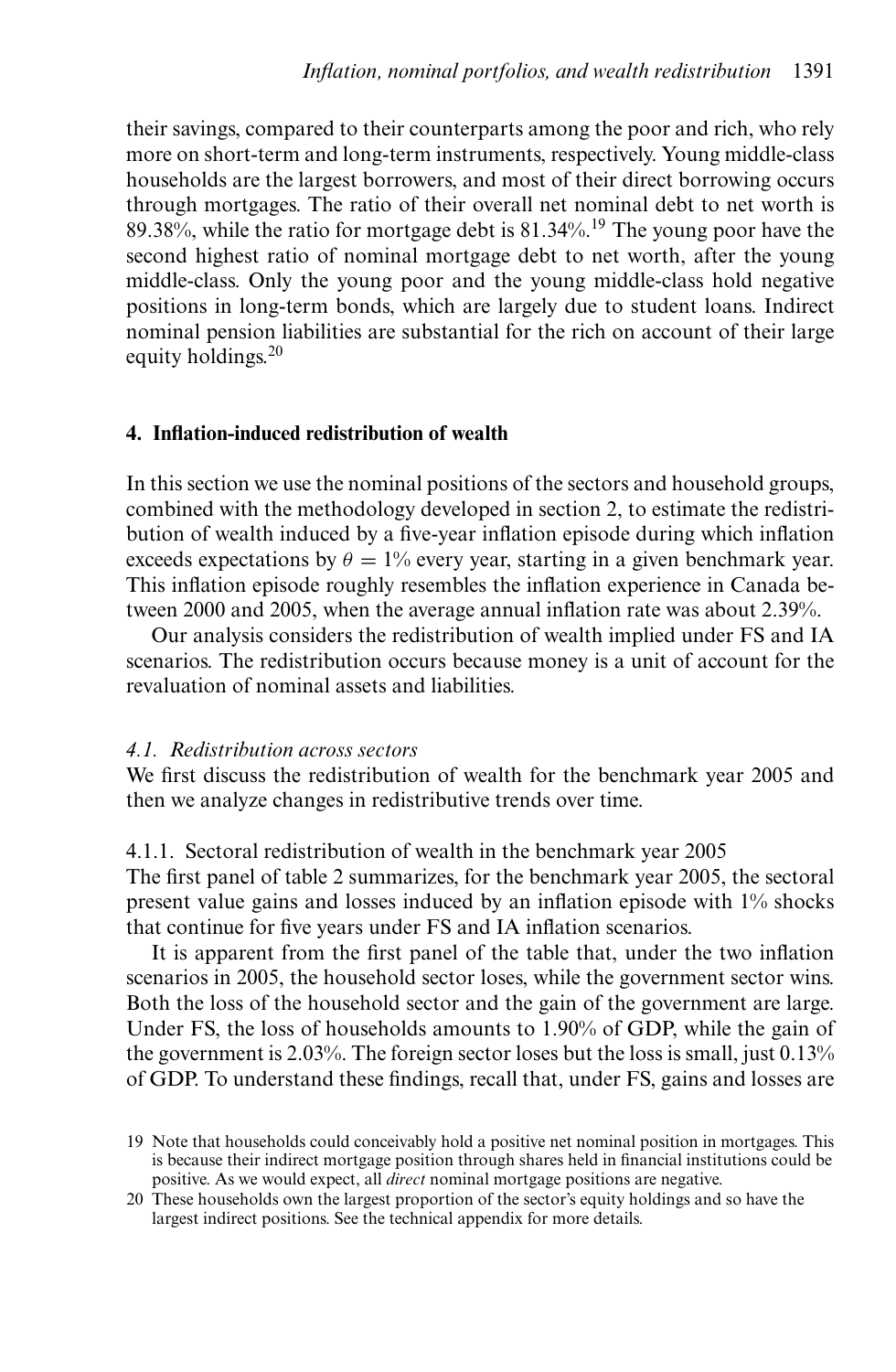TABLE 2

Redistribution of wealth across sectors as a percentage of GDP, with inflation episode of 1% inflation shock lasting five years

|                                                  |                     |                    | Households         |               |                     |
|--------------------------------------------------|---------------------|--------------------|--------------------|---------------|---------------------|
| Sectors                                          | Government          | Foreigners         | <b>Net</b>         | Gains         | Losses              |
|                                                  | Benchmark year 2005 |                    |                    |               |                     |
| Full surprise scenario<br>Indexing ASAP scenario | 2.03<br>1.46        | $-0.13$<br>$-0.09$ | $-1.90$<br>$-1.37$ | 12.40<br>6.55 | $-14.30$<br>$-7.92$ |
|                                                  | Benchmark year 1999 |                    |                    |               |                     |
| Full surprise scenario<br>Indexing ASAP scenario | 2.73<br>1.84        | $-0.50$<br>$-0.37$ | $-2.23$<br>$-1.48$ | 11.31<br>5.83 | $-13.54$<br>$-7.31$ |

obtained simply by multiplying the initial nominal position by a constant factor  $(\exp(-0.05) - 1 = -0.049)$ . Since the household sector is the economy's main lender and the government sector is the major borrower, it is not surprising that these sectors are most dramatically affected by the shock under the FS scenario.

It is also clear that gains and losses are generally smaller under the IA scenario. The loss of households under the IA scenario is 1.37% of GDP compared with 1.90% under FS. This change is driven by a reduction in the losses associated with the sector's net savings in long-term bonds and pensions relative to the FS case. The change is offset somewhat, since instruments with shorter maturity are less sensitive to gradual inflation, and the gains associated with the sector's net debt in mortgage markets shrink relative to the FS case. The gain of the government drops from 2.03% of GDP under the FS scenario to 1.46% under the IA scenario; this represents a decrease of 28.08%. It occurs because the government borrows in some long-term bonds that have maturities less than the five-year length of the inflation episode. The foreign sector's losses remain small-decreasing from 0.13% of GDP under FS to 0.09% of GDP under IA.

## 4.1.2. Sectoral redistribution of wealth over time

In the previous section, we considered in detail the sectoral redistribution of wealth implied by a small inflation episode above expectation that begins in 2005. In this section, we briefly discuss how our results would vary if we considered benchmark years 1990 through 2007.

Figures 9 and 10 present wealth gains and losses over time under FS and IA scenarios, respectively. Time on the horizontal axis is the benchmark years for the arrival of the five-year inflation episode, and the vertical line represents sectoral gains and losses as a percentage of GDP. For each year on the horizontal axis, we compute the wealth gain or loss by using sectoral nominal positions in that year. The gains and losses in figure 9 are proportional to the overall net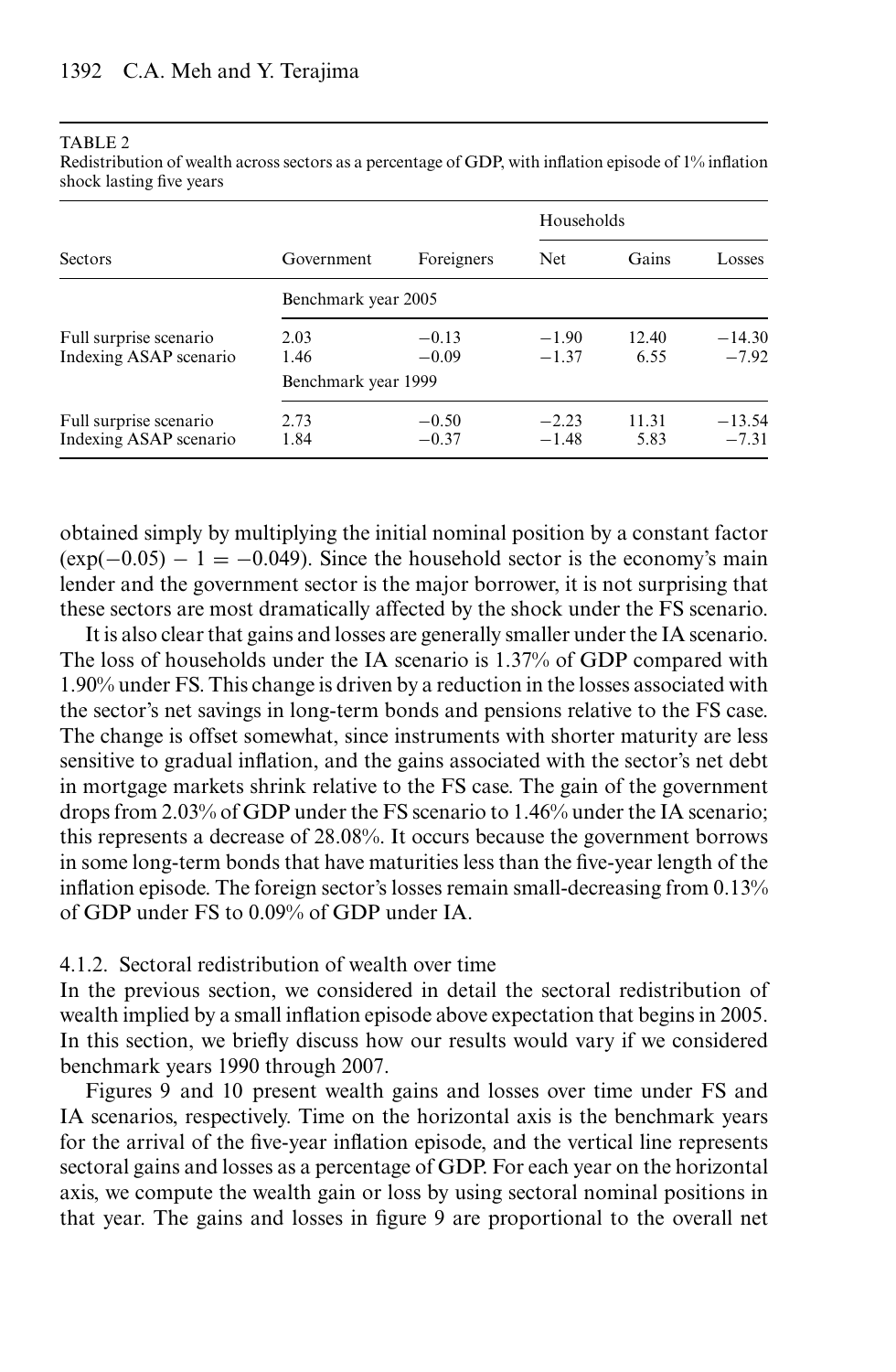

FIGURE 9 Sectoral gains and losses as a percentage of GDP under full surprise scenario, from 1990–2007



FIGURE 10 Sectoral gains and losses as a percentage of GDP under indexing ASAP scenario, from 1990–2007

nominal positions, and as a result this figure is a mirror image of figure 5. When we compare figure 9 and figure 10, we can see that the overall redistribution of wealth is higher under the FS scenario than under the IA scenario from 1990 to 2007. A key trend in both figures is that the government's gain began decreasing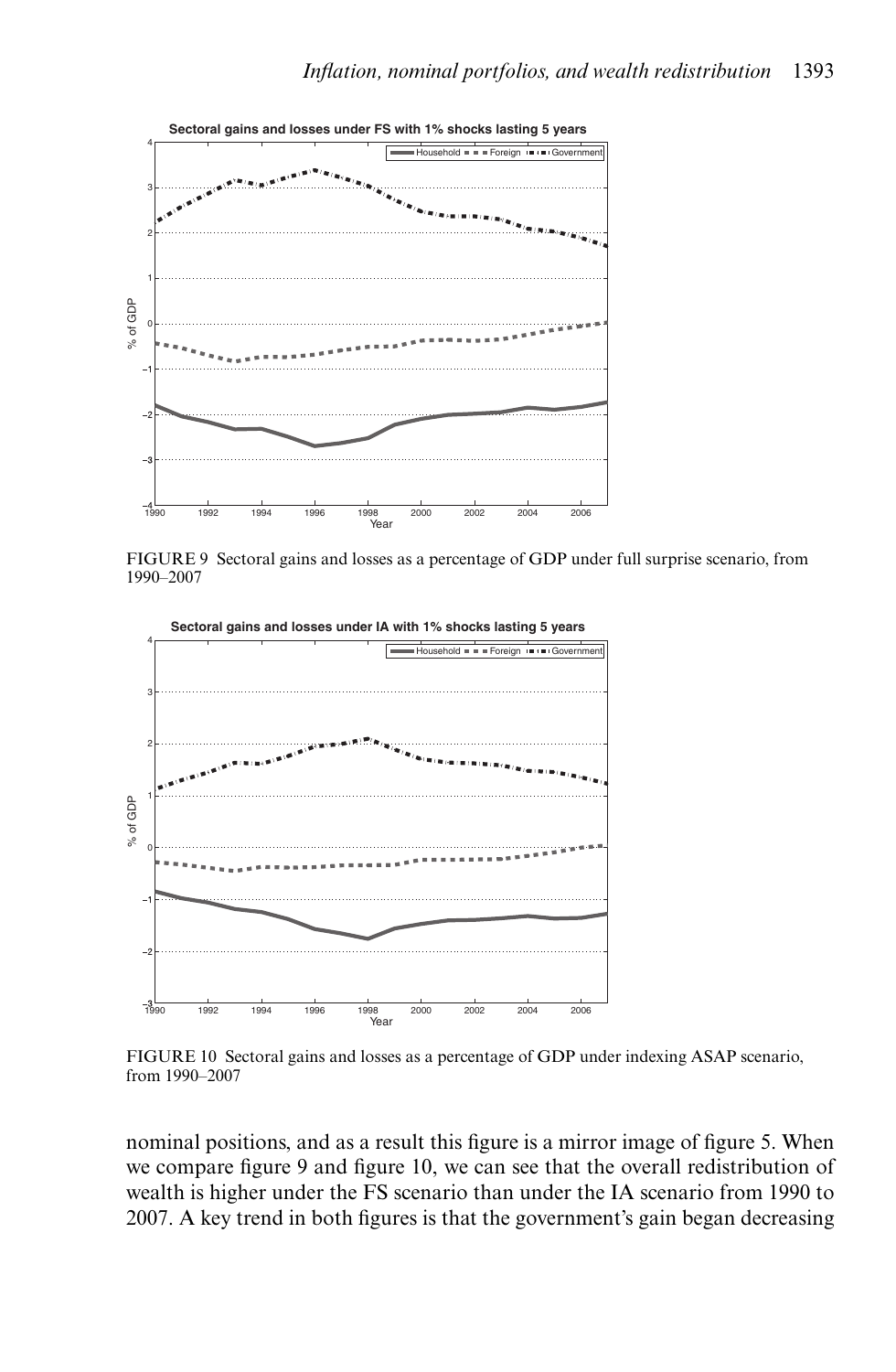#### TABLE 3

Age group  $<$ 36  $36-45$   $46-55$   $56-65$   $66-75$   $>75$ Full surprise scenario All households 1.74 0.56 −0.62 −1.05 −1.34 −1.54<br>Rich households 0.14 −0.08 −0.77 −0.82 −1.32 −1.43 Rich households  $0.14 -0.08 -0.77 -0.82 -1.32$ <br>Middle-class  $4.34$   $1.29 -0.55 -1.26 -1.42$ Middle-class 4.34 1.29 −0.55 −1.26 −1.42 −1.64 Poor 2.53 1.32 0.17 −1.00 −0.66 −1.14 Indexing ASAP scenario All households 1.08 0.25 −0.52 −0.75 −0.75 −0.75<br>
Rich households 0.11 −0.08 −0.51 −0.52 −0.68 −0.75 Rich households  $0.11$  −0.08 −0.51 −0.52 −0.68 −0.75<br>
Middle-class 2.64 0.62 −0.58 −0.96 −0.85 −0.77 Middle-class 2.64 0.62 −0.58 −0.96 −0.85 −0.77<br>Poor 2.02 0.85 0.14 −0.38 −0.19 −0.51 Poor 2.02 0.85 0.14 −0.38 −0.19 −0.51

Redistribution of wealth across households as a percentage of the mean net worth of each age and income class in 2005, with inflation episode of 1% inflation shock lasting five years

in the late 1990s. At the same time, the foreign sector's losses began to fall off. In late 2006, the foreign sector began to experience gains, because in that period foreigners became borrowers in nominal claims in Canada. This gain, however, is small. The household sector's losses peaked in the late 1990s and decreased until late 2006. These losses form almost the mirror image of the gains of the government.

To further illustrate changes in the inflation-induced redistribution of wealth over time, let us compare the benchmark year 1999 against 2005 (see table 2). It is evident from the table that the losses of both the household and foreign sectors as well as the gains of the government have decreased, since 1999 under both scenarios. For example, from 1999 to 2005 the loss of households decreased by up to 14.80% and the gain of the government fell by up to 25.64%.

#### *4.2. Redistribution between household types*

In this subsection, we report, for different groups of households, the redistribution of wealth induced by a five-year inflation episode of 1% a year commencing in the benchmark year 2005.

Table 3 reports the present value gains and losses as a percentage of the average net worth of each household group for the FS and IA scenarios.<sup>21</sup> Overall, regardless of the inflation scenario, young households win and old households lose. The main winners are young middle-class households, which owe large

<sup>21</sup> Note that net worth used in the calculations of the table does not include the capitalized values of publicly administered pensions such as the Canada Pension Plan and the Quebec Pension Plan. Since poor households' present-value wealth likely consists of a high fraction of these pensions, relative gains and losses of poor households may be smaller if expressed as a fraction of net worth, including the capitalized value of public pensions. However, this adjustment will not affect the dollar values of the redistributions.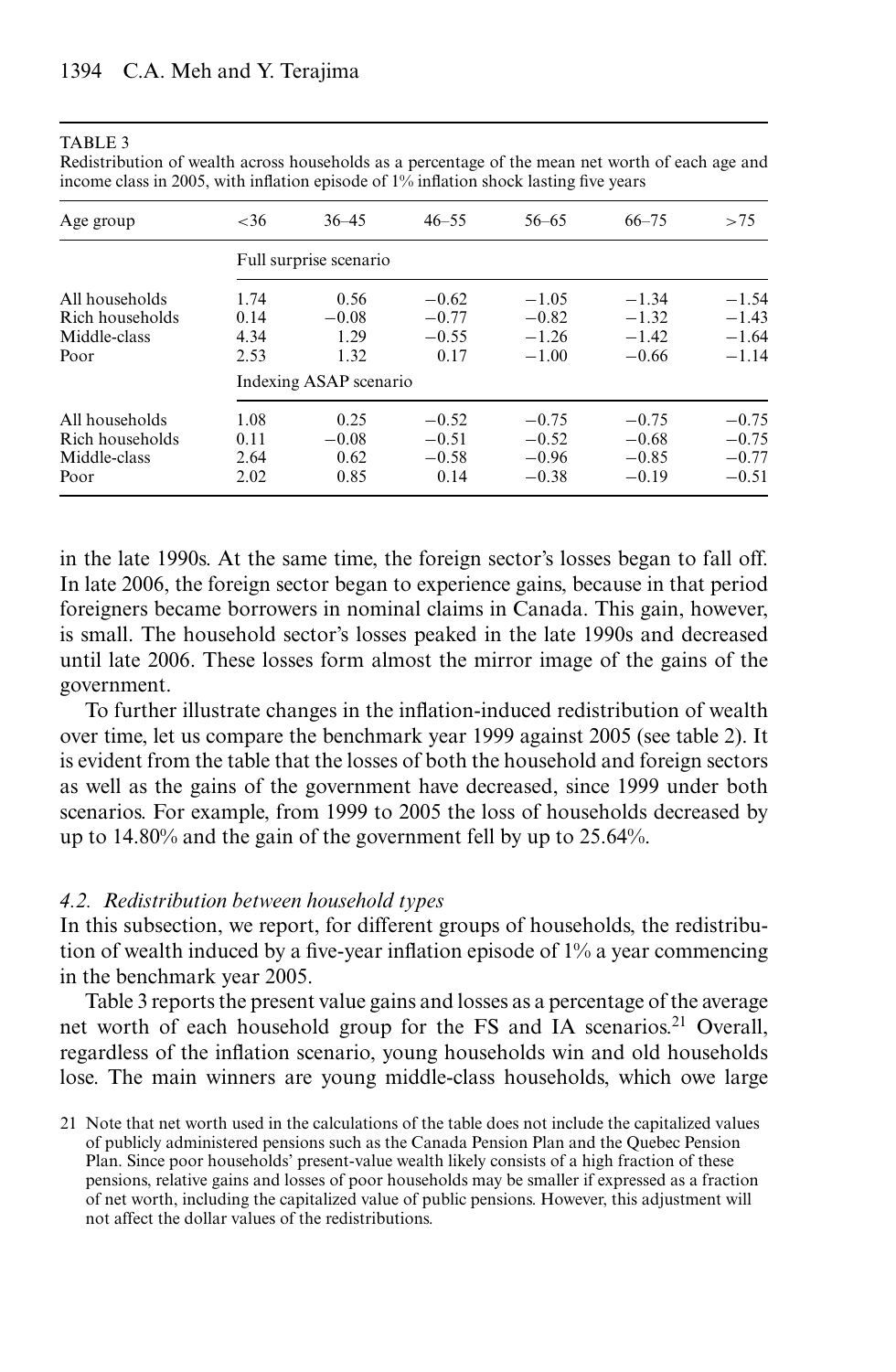| Age group                                                 | <36                             | $36 - 45$                          | $46 - 55$                                | $56 - 65$                                | $66 - 75$                                | >75                                      |
|-----------------------------------------------------------|---------------------------------|------------------------------------|------------------------------------------|------------------------------------------|------------------------------------------|------------------------------------------|
|                                                           | Full surprise scenario          |                                    |                                          |                                          |                                          |                                          |
| All households<br>Rich households<br>Middle-class<br>Poor | 1.05<br>$-0.04$<br>2.74<br>4.28 | $-0.02$<br>$-0.48$<br>0.41<br>0.81 | $-0.71$<br>$-0.69$<br>$-0.78$<br>$-0.24$ | $-1.16$<br>$-1.05$<br>$-1.27$<br>$-0.74$ | $-1.35$<br>$-1.41$<br>$-1.35$<br>$-0.84$ | $-1.45$<br>$-1.28$<br>$-1.61$<br>$-1.15$ |
|                                                           |                                 | Indexing ASAP scenario             |                                          |                                          |                                          |                                          |
| All households<br>Rich households<br>Middle-class<br>Poor | 0.56<br>$-0.11$<br>1.57<br>3.17 | $-0.06$<br>$-0.33$<br>0.18<br>0.50 | $-0.54$<br>$-0.49$<br>$-0.64$<br>$-0.11$ | $-0.77$<br>$-0.66$<br>$-0.88$<br>$-0.39$ | $-0.74$<br>$-0.80$<br>$-0.73$<br>$-0.32$ | $-0.66$<br>$-0.60$<br>$-0.73$<br>$-0.35$ |

#### TABLE 4

Redistribution of wealth across households as a percentage of the mean net worth of each age and income class in 1999, with inflation episode of 1% inflation shock lasting five years

fixed-rate mortgage debts. Their gain as a proportion of their mean net worth is large: about 4.34% under FS and about 2.64% under the IA scenario. The second group of winners is the young poor, who enjoy on average gains between 2.53% and 2.02% of their average net worth. The gains of the young poor come largely from their holdings of student loans and mortgage debt. More age groups benefit from the inflation episode among the poor than among the middle class or the rich under the full surprise scenario. This is because poor households remain net borrowers through to age 56; therefore, the youngest three groups among the poor are winners.

In general, older middle-class and rich households bear most of the losses under the two inflation scenarios. More specifically, under the FS scenario, rich and middle-class households over age 75 are the sector's greatest losers, with losses accounting respectively for 1.43% and 1.64% of their respective average net worth. These losses are largely due to their large nominal positions in longterm bonds and non-indexed defined benefit pensions. The table also shows that most rich households lose from the inflation episode.

#### *4.3. Cross-sectional redistribution between 1999 and 2005*

This section examines the changes in inflation-induced redistribution that arise through the revaluation of nominal claims across households between the two benchmark years 1999 and 2005.

Table 4 respectively presents the redistribution of wealth by household type under the FS and IA scenarios for the benchmark year 1999, while table 3 summarizes that of the benchmark year 2005. Overall, we can see from the tables that the gains of the young middle-class are larger in 2005 than in 1999.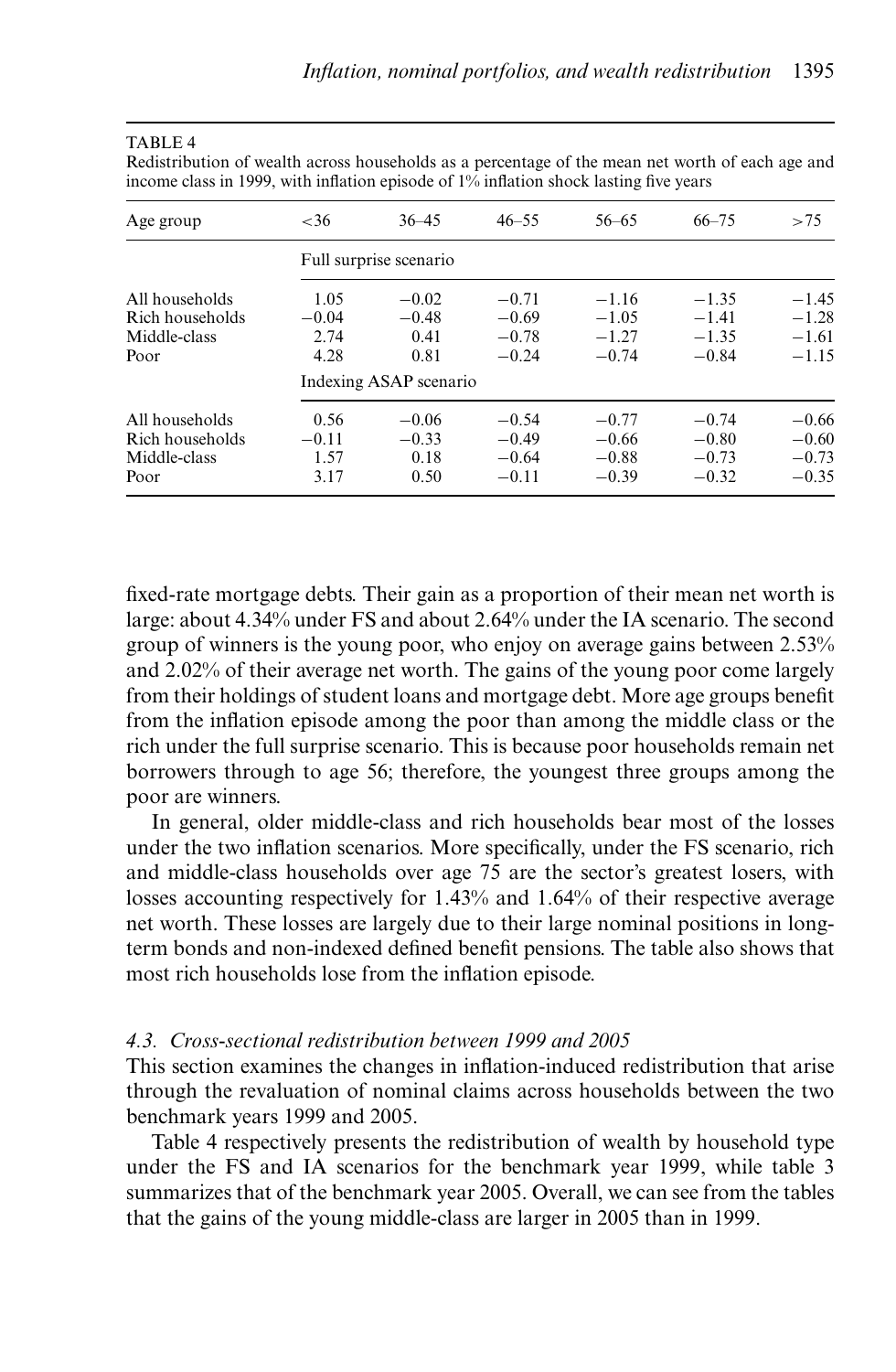Some of the large gains accruing to the young in 2005, relative to 1999, are due to the fact that mortgage debts among the young middle-class have substantially increased during this period. For example, from 1999 to 2005, the gain on mortgage debt of middle-class households under age 36 increased by 31.67% from 3.00% to 3.95% under the FS scenario. Under the IA scenario, the gains on mortgage debt of the same group rose from 1.72% to 2.25% of the group's average net worth. For these reasons we find some of the largest increases in gains among the young middle class. For instance, middle-class households under age 36 experience a 58.39% increase in their gains under FS and a 68.15% increase in their gains under IA. Young middle-class households between age 36 and 45 also have a non-negligible increase in their gains between the two benchmark years. In contrast, the youngest poor experience smaller gains in 2005 than in 1999, owing to the decrease in their student loans. Specifically, the poor under age 36 witness a 40.89% reduction in their gains under FS; the figure comes in at around 36.28% under IA. However, over the period 1999–2005 poor households of age 36–45 observe a significant increase in their gains. The increase in the gain of this group comes from the rise in their mortgage debts.

Among households over age 75, losses are mostly greater in 2005 than in 1999, irrespective of income class and inflation scenario. Under IA, the change is pronounced among the elderly rich, whose losses have increased by up to 25% between 1999 and 2005 on account of a shift towards long-term bonds and pensions. A move away from nominal instruments of short maturity also explains why the elderly poor experienced a 45.71% increase in their losses under IA. Whereas in 1999 these positions accounted for only about 18.56% of their average net worth, the figure comes in at around 10.82% in 2005. In general, the trend is towards lower losses for non-retiree net nominal savers (aged 46–65) and higher losses for retirees (age over 66).

#### **5. Comparison to the U.S. economy**

In addition to the difference in nominal portfolios over time, differences exist across countries. In this section, we explore how cross-country differences in nominal portfolios between Canada and the United States lead to differences in redistributions. Table 5 compares the sectoral redistributions of the two countries with an inflation episode where inflation exceeds expectations by 5% for 10 years for the benchmark year  $2001<sup>22</sup>$ . The U.S. numbers are from table 2 in Doepke and Schneider (2006).

Under the FS scenario, the government sector receives a windfall gain of 19% of GDP in Canada, compared with 11% in the United States. Under FS, the difference in the extent of redistribution directly comes from the differences in their net nominal position regardless of the term-to-maturity structure of the

<sup>22</sup> This is the episode Doepke and Schneider (2006) considered. For comparison purposes, we conduct the same exercise.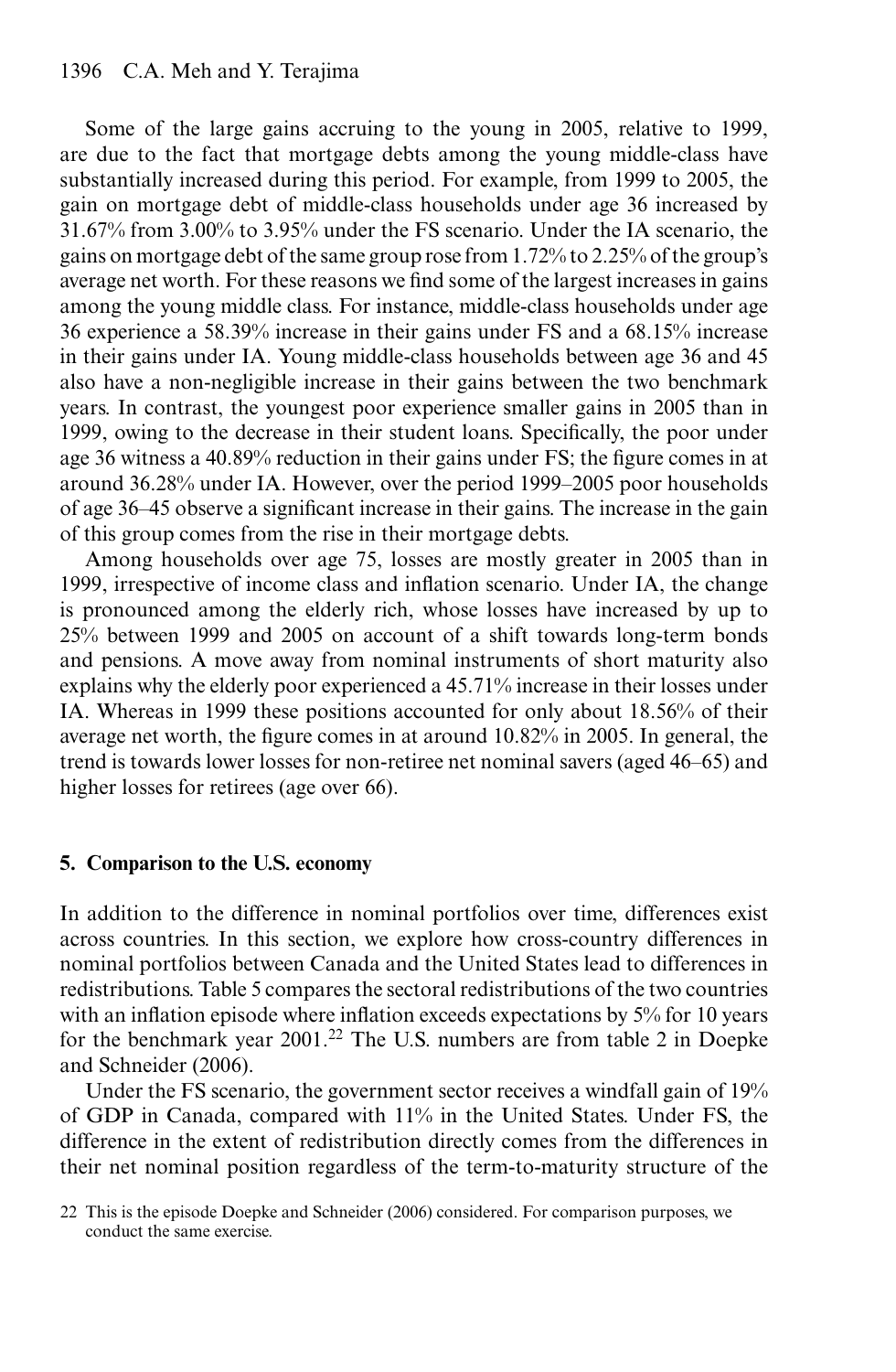| ВI |  |
|----|--|
|----|--|

| Sectors                                          | Government   | Foreigners       | Households        |  |
|--------------------------------------------------|--------------|------------------|-------------------|--|
|                                                  | Canada       |                  |                   |  |
| Full surprise scenario<br>Indexing ASAP scenario | 18.8<br>10.6 | $-2.8$<br>$-1.0$ | $-16.0$<br>$-9.6$ |  |
|                                                  | U.S.         |                  |                   |  |
| Full surprise scenario<br>Indexing ASAP scenario | 10.8<br>3.6  | $-7.7$<br>$-4.8$ | $-1.2$<br>1.1     |  |

Canada-U.S. comparison of redistributions of wealth as a percentage of GDP, with 5% inflation shock lasting 10 years, 2001 as the benchmark year

NOTE: The U.S. numbers are from Doepke and Schneider (2006, table 2).

underlying assets. In Canada, the government sector had an NNP of −48.71% of GDP in 2001 relative to a much smaller negative position (less than 40% of GDP) in the United States. On the other hand, foreigners in the United States lose larger values of their assets ( $-7.7\%$  of GDP) than those in Canada ( $-2.8\%$ ). Finally, we find the largest difference in the household sector. Households in Canada lose 16% of GDP from the inflation scenario, while U.S. households lose only 1.2%. Again, the difference directly comes from the differences in their NNPs. In 2001, Canadian households had a positive position of 41.42% of GDP, whereas their U.S. counterparts had around 10%. Under the IA scenario, relative sizes of redistributions between Canada and the United States are similar to those under FS except for the household sector. The U.S. households gain 1.1% of GDP despite their positive net nominal position because of maturity mismatches between their assets and liabilities.

#### **6. Sensitivity analysis – alternative allocations of business sector's redistribution**

Previous discussions assumed that redistributive effects through business sector nominal positions are allocated to other sectors and household groups based on their equity holdings against the business sector. As Harberger (1962) argues, the general equilibrium burden of taxes on businesses would be shared by different parties, for example, equity holders, workers, and consumers. Since an inflation shock, which leads to subsequent redistributions, is a form of tax, Harberger's argument would similarly apply here. Hence, we explore possibilities that workers or consumers receive the indirect redistributions from the changes in the real values of business sector nominal positions. To conduct a clear exercise, we assume that the value of business equities does not change with inflation. Rather, we assume that either workers or consumers, not a mix of them, bear all business sector redistributions. We focus on the baseline inflation episode where inflation exceeds expectations by 1% for five years with 2005 as the benchmark year.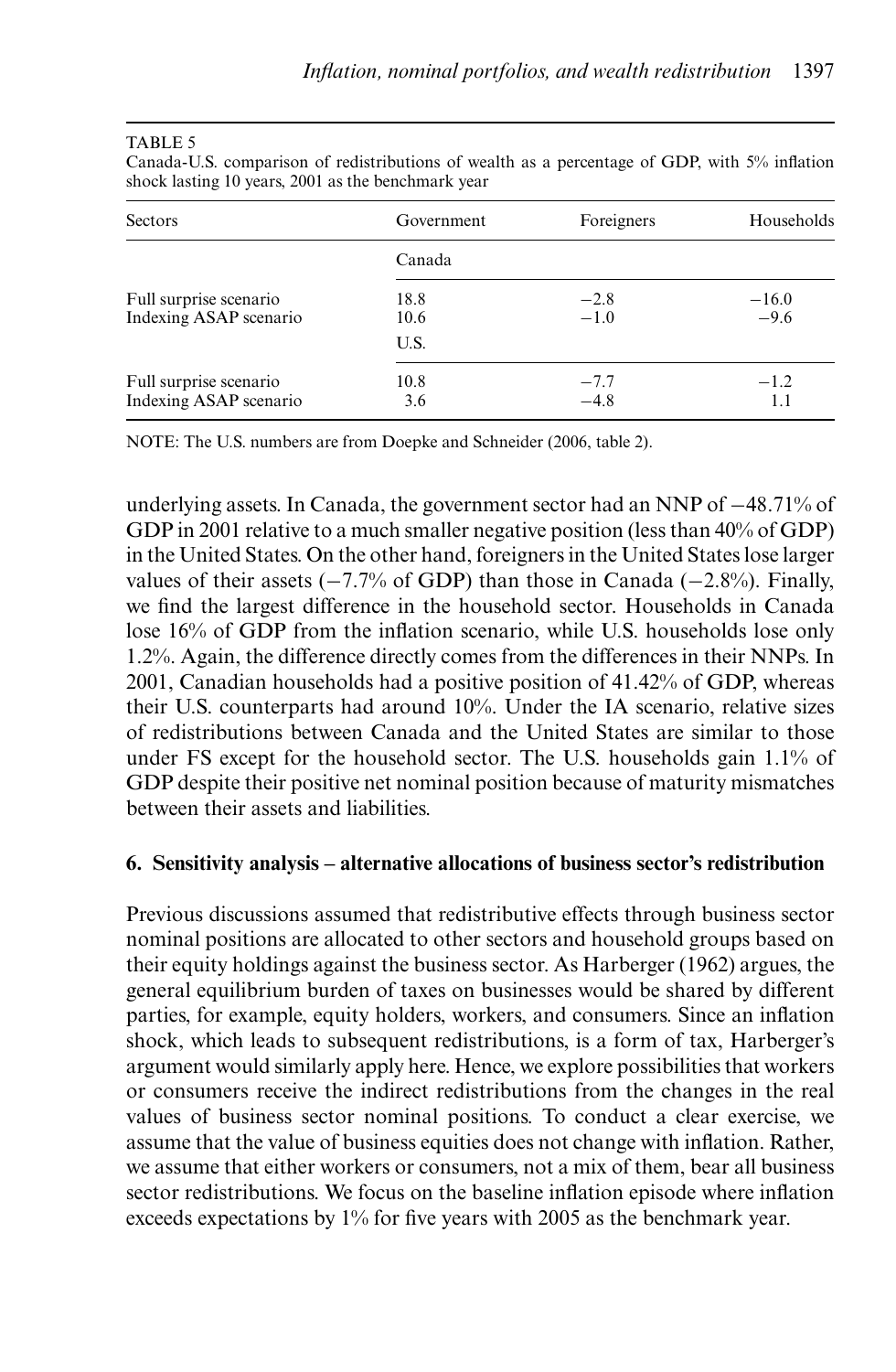#### TABLE 6

Redistribution of wealth across households as a percentage of the mean net worth of each age and income class in 2005, with inflation episode of  $1\%$  inflation shock lasting five years – labour income as the channel of allocation of business sector redistribution

| Age group    | <36                    | $36 - 45$              | $46 - 55$ | $56 - 65$ | $66 - 75$ | >75     |  |  |  |
|--------------|------------------------|------------------------|-----------|-----------|-----------|---------|--|--|--|
|              |                        | Full surprise scenario |           |           |           |         |  |  |  |
| A11          | 0.99                   | 0.49                   | $-0.57$   | $-1.10$   | $-1.59$   | $-1.76$ |  |  |  |
| Rich         | 0.14                   | $-0.17$                | $-1.24$   | $-1.40$   | $-1.73$   | $-1.75$ |  |  |  |
| Middle-class | 1.55                   | 0.86                   | $-0.35$   | $-1.03$   | $-1.58$   | $-1.80$ |  |  |  |
| Poor         | 0.39                   | 0.53                   | 0.18      | $-0.49$   | $-0.74$   | $-1.29$ |  |  |  |
|              | Indexing ASAP scenario |                        |           |           |           |         |  |  |  |
| A11          | 0.63                   | 0.23                   | $-0.48$   | $-0.78$   | $-0.90$   | $-0.87$ |  |  |  |
| Rich         | 0.11                   | $-0.16$                | $-0.84$   | $-0.91$   | $-0.91$   | $-0.92$ |  |  |  |
| Middle-class | 0.97                   | 0.44                   | $-0.39$   | $-0.79$   | $-0.95$   | $-0.85$ |  |  |  |
| Poor         | 0.31                   | 0.36                   | 0.14      | $-0.15$   | $-0.22$   | $-0.59$ |  |  |  |

#### *6.1. Workers receive indirect redistributive effects*

We first assume that workers bear all the indirect redistributions from the business sector, proportionally to their labour income shares. Specifically, as in Meh, Ríos-Rull, and Terajima (2010), we assume the youngest four household cohorts (i.e., age groups from 36 or less to 56–65) to be workers. We use the estimates of household-group wage rates and hours worked discussed in Meh, Ríos-Rull, and Terajima (2010) to construct the relative labour income of twelve household groups (i.e., three income groups times four working age cohorts). Finally, we allocate the business sector redistributions to worker households proportionally to their relative labour income. Table 6 shows the results of this exercise.

Since the business sector always has net negative nominal positions during our data period, working households that receive the business sector redistributions gain over their own direct redistributions; that is, inflation reduces real values of business sector debts. Since non-working households (i.e., cohorts age 66–75 and greater than 75) do not earn labour income, their redistribution numbers in table 6 reflect only those of direct redistribution and hence are lower than those seen in table 3 under both FS and IA. Among workers, since middle-aged (i.e., age 46–65) poor and middle-class households have labour income shares that are higher than their shares of business equities, they also receive higher shares of the benefit of positive business sector redistributions. For example, under FS, age 45–55 middle-class households receive a total redistribution of −0.35% of their net worth when we allocate business sector redistributions through labour income shares. They lose more  $(-0.55\%$  in table 3) when the allocation of business sector redistributions is based on equity holdings of end users. Other households, the young (age 45 or less) or rich, lose more when we allocate business sector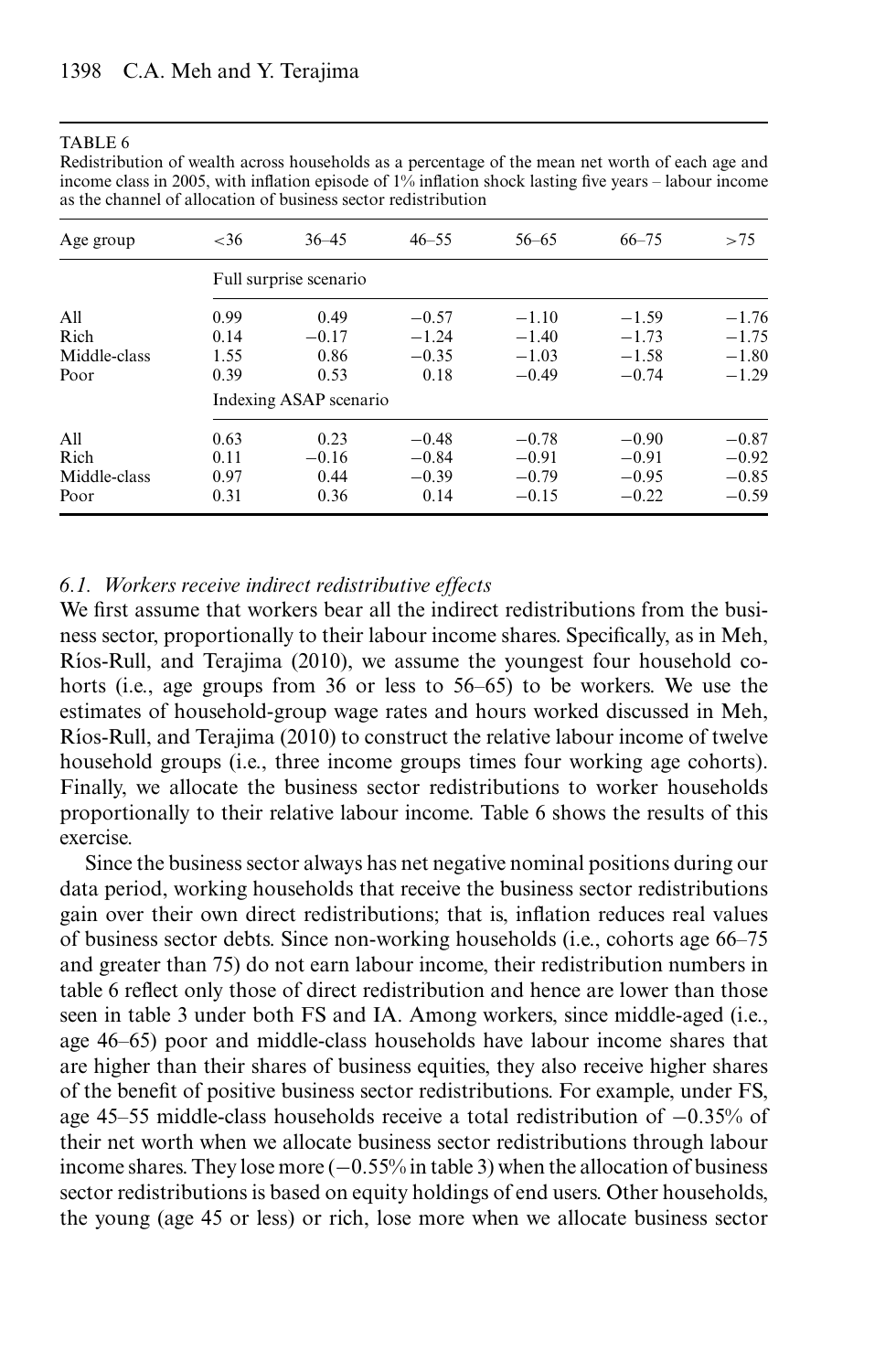| Age group    | <36  | $36 - 45$              | $46 - 55$ | $56 - 65$ | $66 - 75$ | >75     |  |  |  |
|--------------|------|------------------------|-----------|-----------|-----------|---------|--|--|--|
|              |      | Full surprise scenario |           |           |           |         |  |  |  |
| All          | 1.04 | 0.52                   | $-0.63$   | $-1.09$   | $-1.19$   | $-1.40$ |  |  |  |
| Rich         | 0.14 | $-0.18$                | $-1.26$   | $-1.37$   | $-1.51$   | $-1.58$ |  |  |  |
| Middle-class | 1.69 | 0.96                   | $-0.41$   | $-1.02$   | $-1.13$   | $-1.40$ |  |  |  |
| Poor         | 0.42 | 0.59                   | 0.17      | $-0.59$   | $-0.35$   | $-0.54$ |  |  |  |
|              |      | Indexing ASAP scenario |           |           |           |         |  |  |  |
| A11          | 0.66 | 0.24                   | $-0.53$   | $-0.78$   | $-0.67$   | $-0.68$ |  |  |  |
| Rich         | 0.11 | $-0.16$                | $-0.85$   | $-0.88$   | $-0.79$   | $-0.83$ |  |  |  |
| Middle-class | 1.05 | 0.48                   | $-0.44$   | $-0.78$   | $-0.67$   | $-0.66$ |  |  |  |
| Poor         | 0.33 | 0.40                   | 0.14      | $-0.20$   | $-0.07$   | $-0.21$ |  |  |  |

#### TABLE 7

Redistribution of wealth across households as a percentage of the mean net worth of each age and income class in 2005, with inflation episode of 1% inflation shock lasting five years – consumption as the channel of allocation of business sector redistribution

redistributions through labour income shares because their labour income shares are lower relative to their equity shares.

## *6.2. Consumers receive indirect redistributive effects*

Alternatively, we can assume that consumers bear all the indirect redistributions from the business sector. The Canadian Financial Monitor (CFM), in its survey, asked questions regarding household spending for the years 2008 and 2009.<sup>23</sup> Using these consumption data, we construct relative consumption of our 18 household groups. We allocate the business sector redistribution proportional to these relative consumption measures.<sup>24</sup> Table 7 shows the results of this exercise.

Similarly to the discussion in the previous section (i.e., the allocation based on labour income shares), we observe that middled-aged poor and middle-class households benefit more when we allocate business sector redistributions through consumption shares instead of equity shares. In addition, we now observe old (age 66 or older), poor, and middle-class households benefit more with the consumption-share based allocation than they do with the equity-share based one. These households receive higher positive redistributions from businesses because their relative consumption level among households is higher than their relative equity holding level among all end users. For example, under FS, age 75 or older poor households receive a total redistribution of −0.54% of their net worth now compared with  $-1.14%$  for the equity-based allocation scheme in table 3.

- 23 See the technical appendix to the paper for consumption items included in the survey.
- 24 We are implicitly assuming that household consumption of government services and foreign businesses is proportional to total consumption for all households.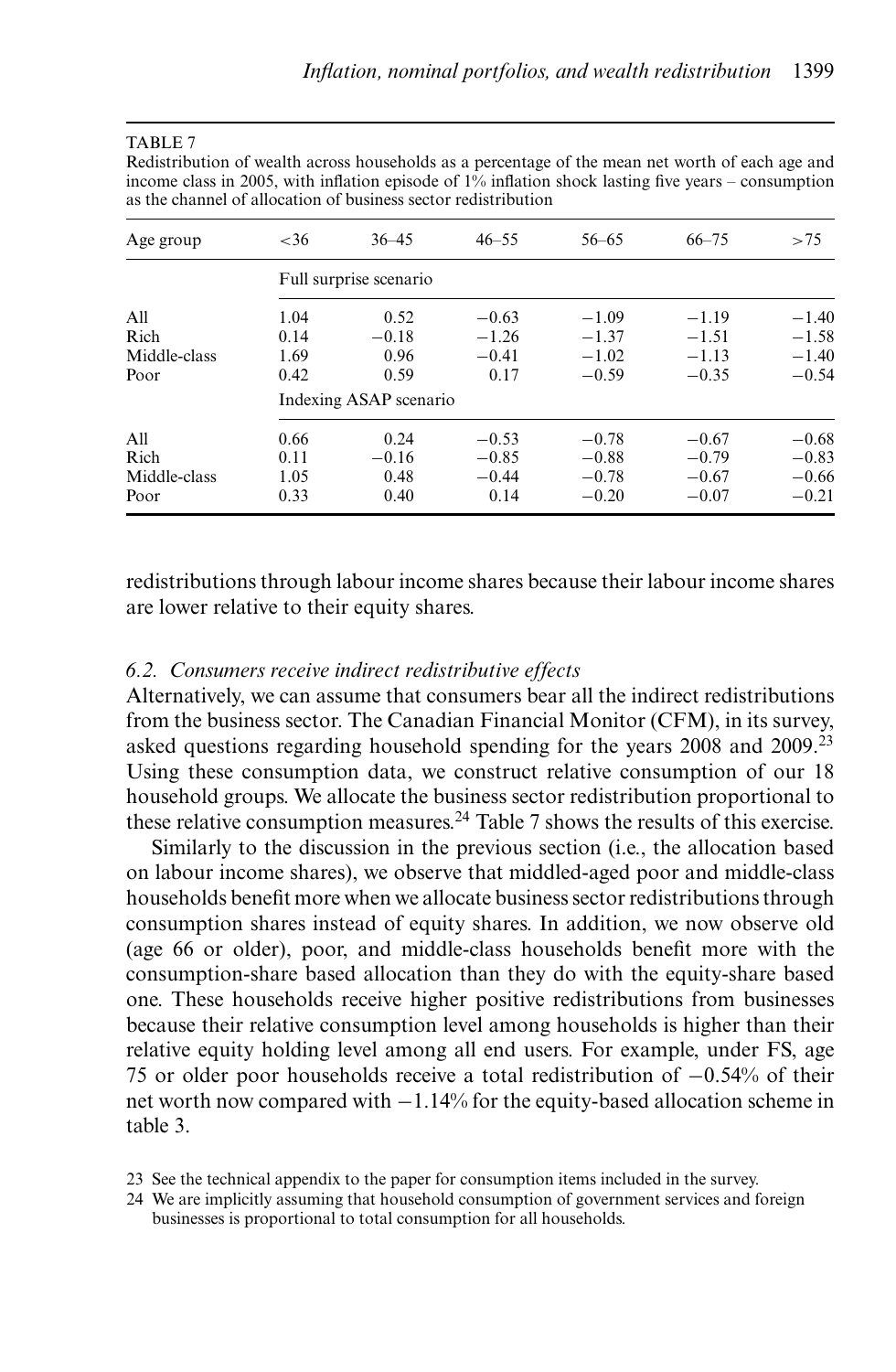Considering the results of these sensitivity analyses, overall patterns of the magnitude of redistributions change depending on the allocation scheme of the business sector redistributions; however, qualitative results of who gains or loses are similar regardless of the allocation scheme of the business sector redistributions.

#### **7. Conclusion**

Motivated by the public debate on monetary policy regimes, we have quantitatively assessed the redistributional effects of inflation in Canada. To do so, we first provided comprehensive documentation of the nominal assets and liabilities of various economic sectors and household groups. Then we conducted an experiment that examined the inflation-induced redistributional consequences of the arrival of a small inflation episode above expectation.

There are three key messages with regard to the inflation-induced redistribution of wealth in Canada. First, we argue that the redistributional effects of inflation are non-trivial and therefore need to be taken into account when different monetary policy regimes are evaluated, since such redistributional effects affect the transition costs of regime changes as well as long-run welfare. The transition costs can be due to the initial nominal portfolios, as agents with different initial portfolios will be affected differently under both regimes. The winners from higher inflation are young middle-class households that are major holders of fixed-rate mortgage debt as well as the government, since inflation reduces the real burden of their debts. The losers are a union of rich households, middle-aged middle-class, and old households that hold long-term bonds and non-indexed pension wealth. Non-indexed pension assets play an important role in the loss of old households.

Second, we show that there has been a shift from short-term nominal instruments to long-term nominal claims over time. We show that partially anticipated inflation generates larger gains or losses for long-term positions than short-term positions. Hence, although Canadians have become less exposed to surprise inflation, since the implementation of the inflation-targeting monetary policy regime, they are still subject to partially anticipated inflation.

Third, we show that the Canadian situation differs from that in the U.S. On one hand, middle-aged middle-class households in Canada are major savers, while their American counterparts are large borrowers. On the other hand, the foreign sector in Canada is relatively small in terms of nominal borrowing and lending and has become, since late 2006, a net borrower. In contrast, foreigners have been major net nominal lenders in the U.S. since the late 1980s. Inflation could entail a potential wealth transfer from Canadian households to foreigners. The comparison of the sectoral redistributions between the two countries shows that even among countries with similar economic and legal environments the redistributional effects of inflation shocks can be quite different.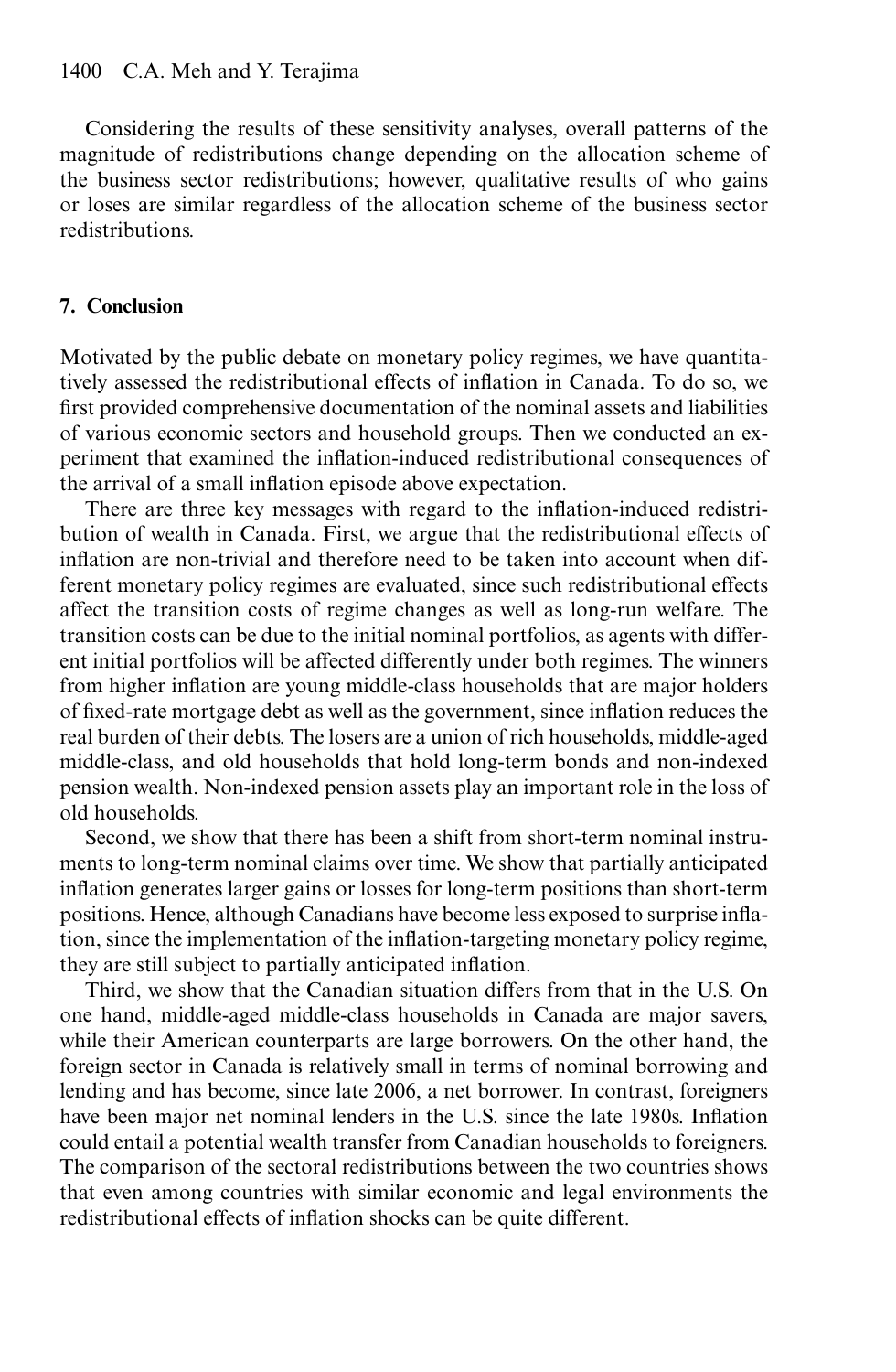An important task that is not addressed in this paper is to study the aggregate effects and welfare implications of inflation-induced redistribution under different monetary policy regimes such as inflation and price-level targeting. Since the size of macroeconomic and welfare effects will depend on how the government uses the windfall gains associated with a reduction in the real value of its nominal debts, the analysis also needs to consider different fiscal policy rules. Meh, Ríos-Rull, and Terajima (2010) address this issue and find that, even in the case where the government transfers the windfall gains to households in a lump-sum fashion, redistributional effects of inflation can lead to sizeable welfare changes in some households.

#### **References**

- Albanesi, S. (2007) 'Inflation and inequality,' *Journal of Monetary Economics* 54, 1–27
- Antoniewicz R., R. Bonci, A. Generale, G. Marchese, A. Neri, K. Maser, and P. O'Hagan (2005) 'Household wealth: comparing micro and macro data in Canada, Italy and United States,' manuscript, Luxembourg Income Study
- Bach, G.L., and J.B. Stephenson (1974) 'Inflation and the redistribution of wealth,' *Review of Economics and Statistics* 56, 1–13
- Bank of Canada (2006) 'Renewal of the inflation-control target: background information,' available at http://www.bankofcanada.ca/wp-content/uploads/2010/ 01/background nov06.pdf
- Burnside, C., M. Eichembaum, and R. Rebelo (2006) 'Government finance in the wake of currency crises,' *Journal of Monetary Economics* 53, 401–40
- Cukierman, A., K. Lennan, and F. Papadia (1985) 'Inflation-induced redistributions via monetary assets in five european countries: 1974–1982,' in *Economic Policy and National Accounting in Inflationary Conditions: Studies in Banking and Finance*, Vol. II (Amsterdam: North-Holland)
- Doepke, M., and M. Schneider (2006) 'Inflation and the redistribution of nominal wealth,' *Journal of Political Economy* 114, 1069–97
- Erosa, A., and G. Ventura (2002) 'On inflation as a regressive consumption tax,' *Journal of Monetary Economics* 53, 401–40
- Harberger, A.C. (1962) 'The incidence of the corporation income tax,' *Journal of Political Economy* 70, 215–40
- Maslove, A.M., and J.C.R. Rowley (1975) 'Inflation and redistribution,' *Canadian Journal of Economics* 8, 399–409
- McGrattan, E.R., and E.C. Prescott (2005) 'Taxes, regulations and the value of U.S. and U.K. corporations,' *Review of Economic Studies* 72, 767–96
- Meh, C.A., J.V. Ríos-Rull, and Y. Terajima (2010) 'Aggregate and welfare effects of redistribution of wealth under inflation and price-level targeting,' *Journal of Monetary Economics* 57, 637–52
- Meh, C.A., and Y. Terajima (2011) 'Inflation, nominal portfolios and wealth redistribution in Canada: technical appendix,' available from the Canadian Journal of Economics online archive at cje.economics.ca.
- Milligan, K. (2005) 'Life-cycle asset accumulation and allocation in Canada,' *Canadian Journal of Economics* 38, 1057–106
- Mishkin, F.S., and K. Schmidt-Hebbel (2001) 'One decade of inflation-targeting in the world: what do we know and what do we need to know?' NBER Working Paper No. 8397